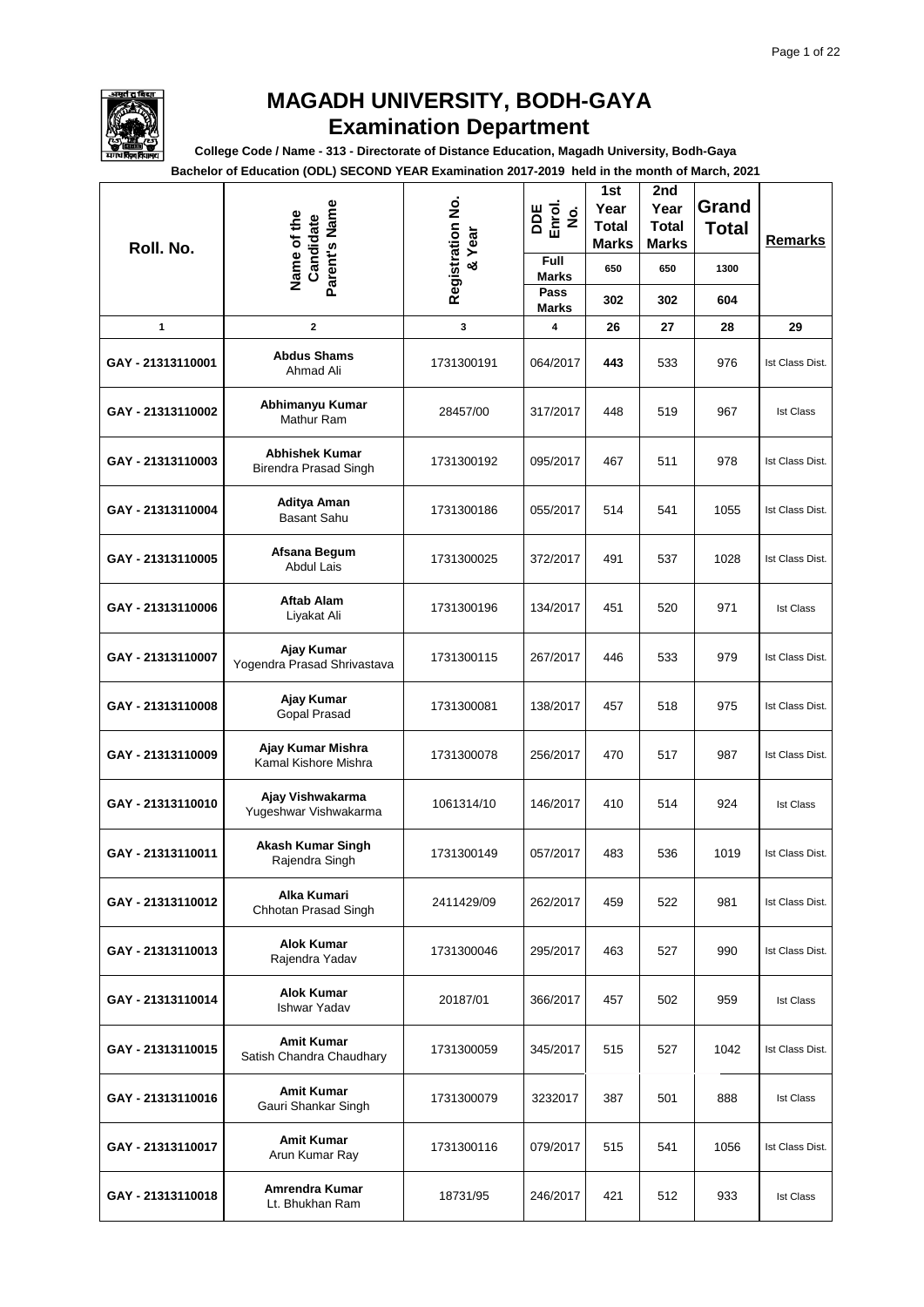

**College Code / Name - 313 - Directorate of Distance Education, Magadh University, Bodh-Gaya**

| Roll. No.         | Parent's Name<br>Name of the<br>Candidate       | Registration No.<br>Year<br>$\infty$ | DDE<br>Enrol.<br>$\dot{\mathbf{z}}$<br><b>Full</b> | 1st<br>Year<br><b>Total</b><br><b>Marks</b> | 2nd<br>Year<br><b>Total</b><br>Marks | Grand<br><b>Total</b> | <b>Remarks</b>   |
|-------------------|-------------------------------------------------|--------------------------------------|----------------------------------------------------|---------------------------------------------|--------------------------------------|-----------------------|------------------|
|                   |                                                 |                                      | <b>Marks</b><br>Pass                               | 650                                         | 650                                  | 1300                  |                  |
|                   |                                                 |                                      | <b>Marks</b>                                       | 302                                         | 302                                  | 604                   |                  |
| 1                 | $\mathbf{2}$                                    | 3                                    | 4                                                  | 26                                          | 27                                   | 28                    | 29               |
| GAY - 21313110019 | <b>Amrish Kumar</b><br>Chandrama Singh          | 1731300041                           | 210/2017                                           | 474                                         | 527                                  | 1001                  | Ist Class Dist.  |
| GAY - 21313110020 | Amrita Kumari<br>Ravindra Kumar Tiwari          | 1061223/10                           | 165/2017                                           | 502                                         | 543                                  | 1045                  | Ist Class Dist.  |
| GAY - 21313110021 | <b>Anil Chaudhary</b><br>Jagdish Chaudhary      | 1239500620                           | 077/2017                                           | 451                                         | 521                                  | 972                   | <b>Ist Class</b> |
| GAY - 21313110022 | Anil Kumar Mandal<br>Kadamlal Mandal            | 1731300151                           | 031/2017                                           | 491                                         | 544                                  | 1035                  | Ist Class Dist.  |
| GAY - 21313110023 | Anil Kumar Sharma<br>Kameshwar Sharma           | 1061197/09                           | 090/2017                                           | 468                                         | 521                                  | 989                   | Ist Class Dist.  |
| GAY - 21313110024 | Anirudha Yadav<br>Kishun Yadav                  | 1731300168                           | 208/2017                                           | 486                                         | 517                                  | 1003                  | Ist Class Dist.  |
| GAY - 21313110025 | <b>Anita Choudhary</b><br>Sipahi Choudhary      | 17131300077                          | 284/2017                                           | 463                                         | 517                                  | 980                   | Ist Class Dist.  |
| GAY - 21313110026 | Anita Kumari<br>Shambhu Sharan Tiwari           | 1731300114                           | 092/2017                                           | 483                                         | 532                                  | 1015                  | Ist Class Dist.  |
| GAY - 21313110027 | Anoj Kumar Singh<br>Parshuram Singh             | 1731300233                           | 181/2017                                           | 472                                         | 535                                  | 1007                  | Ist Class Dist.  |
| GAY - 21313110028 | Anubha Kumari<br>Ramkrishna Singh               | 1238300303                           | 102/2017                                           | 469                                         | 521                                  | 990                   | Ist Class Dist.  |
| GAY - 21313110029 | <b>Arjun Prasad</b><br>Chamru Ram               | 1731300043                           | 359/2017                                           | 389                                         | 510                                  | 899                   | <b>Ist Class</b> |
| GAY - 21313110030 | <b>Arjun Kumar</b><br>Ashok Kumar Singh         | 1211177/02                           | 2582017                                            | 431                                         | 516                                  | 947                   | <b>Ist Class</b> |
| GAY - 21313110031 | <b>Arun Kumar</b><br>Lt. Moti Thakur            | 22995//89                            | 378/2017                                           | 414                                         | 522                                  | 936                   | <b>Ist Class</b> |
| GAY - 21313110032 | <b>Arun Kumar Prabhat</b><br>Mohan Prasad Yadav | 1731300245                           | 180/2017                                           | 453                                         | 513                                  | 966                   | <b>Ist Class</b> |
| GAY - 21313110033 | Arun Kumar Rajak<br>Chaman Rajak                | 1731300169                           | 299/2017                                           | 443                                         | 515                                  | 958                   | <b>Ist Class</b> |
| GAY - 21313110034 | Arun Kumar Ray<br>Hari Yadav                    | 1210600592                           | 194/2017                                           | 420                                         | 510                                  | 930                   | <b>Ist Class</b> |
| GAY - 21313110035 | <b>Arvind Kumar</b><br>Dineshwar Prasad         | 1572248/10                           | 264/2017                                           | 436                                         | 525                                  | 961                   | <b>Ist Class</b> |
| GAY - 21313110036 | <b>Arvind Pandey</b><br>Shaligram Pandey        | 1731300139                           | 135/2017                                           | 487                                         | 538                                  | 1025                  | Ist Class Dist.  |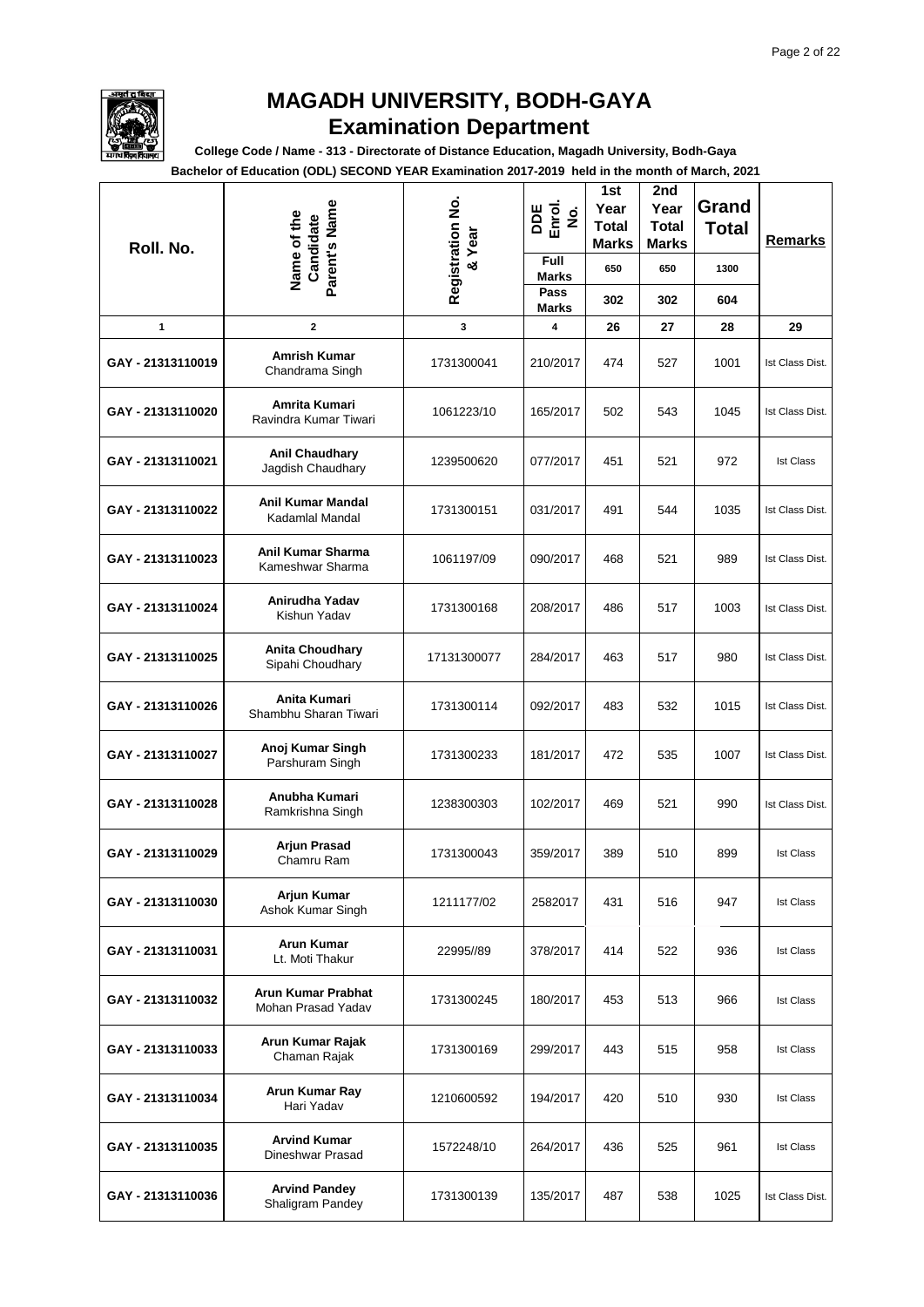

**College Code / Name - 313 - Directorate of Distance Education, Magadh University, Bodh-Gaya**

| Roll. No.         | Parent's Name<br>Name of the<br>Candidate      | Registration No.<br>& Year | DDE<br>Enrol.<br>$\dot{\mathbf{g}}$ | 1st<br>Year<br><b>Total</b><br><b>Marks</b> | 2nd<br>Year<br><b>Total</b><br><b>Marks</b> | Grand<br><b>Total</b> | <b>Remarks</b>   |
|-------------------|------------------------------------------------|----------------------------|-------------------------------------|---------------------------------------------|---------------------------------------------|-----------------------|------------------|
|                   |                                                |                            | Full<br><b>Marks</b>                | 650                                         | 650                                         | 1300                  |                  |
|                   |                                                |                            | Pass<br><b>Marks</b>                | 302                                         | 302                                         | 604                   |                  |
| 1                 | 2                                              | 3                          | 4                                   | 26                                          | 27                                          | 28                    | 29               |
| GAY - 21313110037 | Asha Kumari<br>Braj Bahadur Singh              | 1731300202                 | 150/2017                            | 478                                         | 522                                         | 1000                  | Ist Class Dist.  |
| GAY - 21313110038 | Asha Kumari Gupta<br>Jugal Kishore Gupta       | 1731300045                 | 342/2017                            | 454                                         | 512                                         | 966                   | <b>Ist Class</b> |
| GAY - 21313110039 | Asha Sahrma<br>Paras Nath Sharma               | 1731300136                 | 009/2017                            | 459                                         | 521                                         | 980                   | Ist Class Dist.  |
| GAY - 21313110040 | Ashaki Kumari<br>Lt. Kesho Paswan              | 1731300076                 | 073/2017                            | 437                                         | 525                                         | 962                   | <b>Ist Class</b> |
| GAY - 21313110041 | <b>Ashok Kumar</b><br>Rameshwar Pandit         | 1062022/10                 | 168/2017                            | 454                                         | 521                                         | 975                   | Ist Class Dist.  |
| GAY - 21313110042 | <b>Ashok Kumar</b><br>Rambaran Tani            | 1731300107                 | 029/2017                            | 467                                         | 511                                         | 978                   | Ist Class Dist.  |
| GAY - 21313110043 | <b>Ashok Ram</b><br>Ram Nath Ram               | 1731300034                 | 356/2017                            | 444                                         | 519                                         | 963                   | <b>Ist Class</b> |
| GAY - 21313110044 | Asmita Kumari<br>Birendra Kumar Singh          | 1062385/10                 | 367/2017                            | 424                                         | 526                                         | 950                   | <b>Ist Class</b> |
| GAY - 21313110045 | <b>Awadhesh Prasad</b><br>Chandrika Prasad     | 153131400251               | 459/2015                            |                                             | Pen                                         | #VALUE!               | Pending          |
| GAY - 21313110046 | <b>Azad Shandilya</b><br>Chandra Shekhar Singh | 1731300058                 | 344/2017                            | 458                                         | 530                                         | 988                   | Ist Class Dist.  |
| GAY - 21313110047 | <b>Babita Kumari</b><br><b>Baldeo Pandit</b>   | 1061767/11                 | 75/2017                             | 494                                         | 531                                         | 1025                  | Ist Class Dist.  |
| GAY - 21313110048 | <b>Babita Kumari</b><br>Bachchu Prasad         | 1381149/03                 | 111/2017                            | 472                                         | 528                                         | 1000                  | Ist Class Dist.  |
| GAY - 21313110049 | <b>Babita Kumari</b><br>Pradeep Kumar Paswan   | 2552065/11                 | 228/2017                            | 489                                         | 528                                         | 1017                  | Ist Class Dist.  |
| GAY - 21313110050 | <b>Babita Kumari</b><br>Ganesh Jha             | 1731300148                 | 279/2017                            | 448                                         | 525                                         | 973                   | <b>Ist Class</b> |
| GAY - 21313110051 | <b>Babita Kumari</b><br>Badri Ram              | 1061357/06                 | 207/2017                            | 391                                         | 508                                         | 899                   | <b>Ist Class</b> |
| GAY - 21313110052 | <b>Baby Choudhary</b><br><b>Budhlal Prasad</b> | 1061569/08                 | 151/2017                            | 465                                         | 525                                         | 990                   | Ist Class Dist.  |
| GAY - 21313110053 | Bajrangi Sah<br>Tuphani Sah                    | 1731300142                 | 47/2017                             | 420                                         | 512                                         | 932                   | <b>Ist Class</b> |
| GAY - 21313110054 | <b>Banshi Lal Besra</b><br>Rupnarayan Besra    | 1731300030                 | 302/2017                            | 457                                         | 513                                         | 970                   | <b>Ist Class</b> |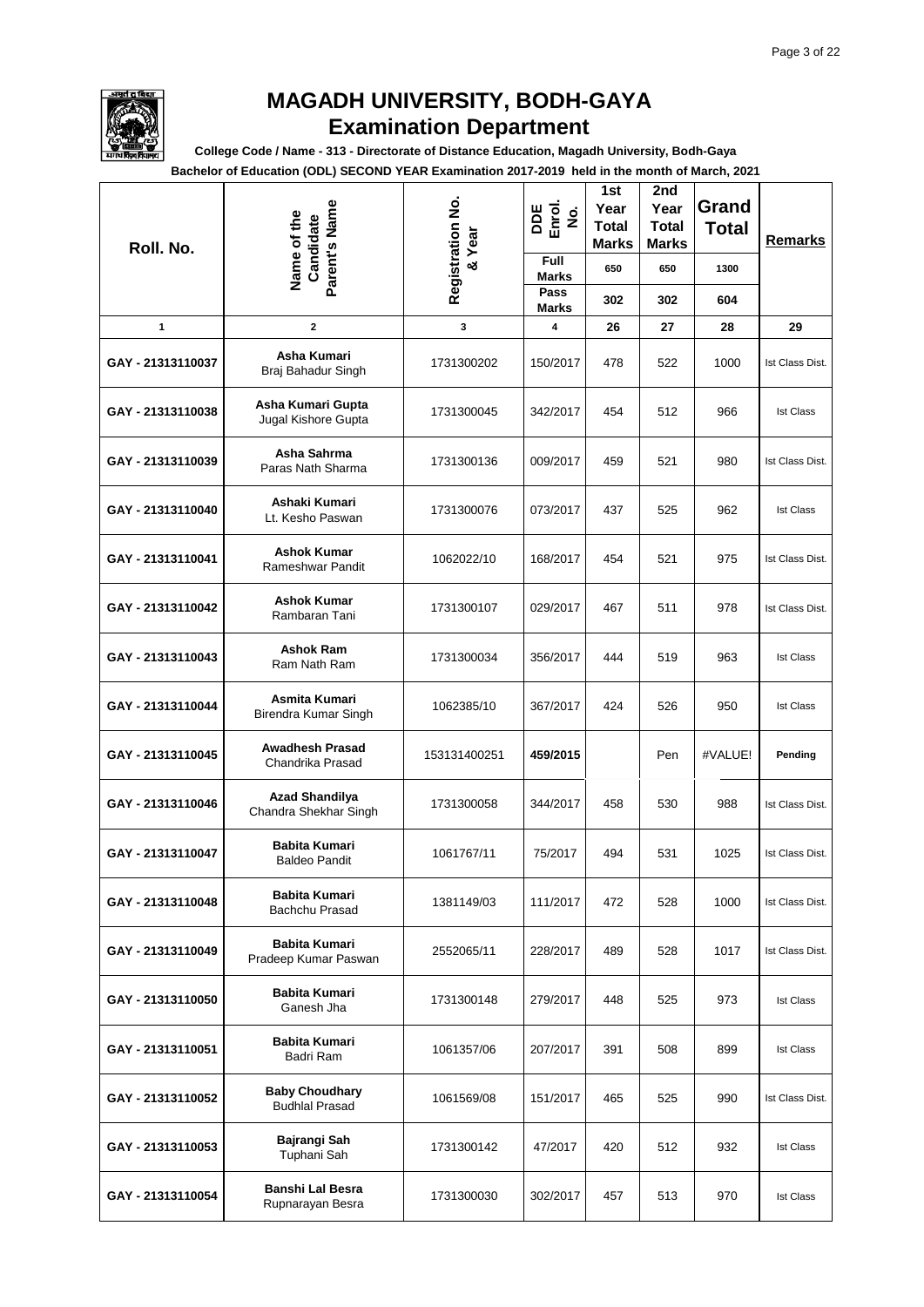

**College Code / Name - 313 - Directorate of Distance Education, Magadh University, Bodh-Gaya**

| Roll. No.         | Parent's Name<br>Name of the<br>Candidate                 | Registration No.<br>& Year | DDE<br>Enrol.<br>$\dot{\mathbf{g}}$ | 1st<br>Year<br>Total<br>Marks | 2nd<br>Year<br><b>Total</b><br><b>Marks</b> | Grand<br><b>Total</b> | <b>Remarks</b>   |
|-------------------|-----------------------------------------------------------|----------------------------|-------------------------------------|-------------------------------|---------------------------------------------|-----------------------|------------------|
|                   |                                                           |                            | Full<br><b>Marks</b><br>Pass        | 650                           | 650                                         | 1300                  |                  |
|                   |                                                           |                            | <b>Marks</b>                        | 302                           | 302                                         | 604                   |                  |
| 1                 | $\mathbf{2}$                                              | 3                          | 4                                   | 26                            | 27                                          | 28                    | 29               |
| GAY - 21313110055 | <b>Barun Kumar</b><br><b>Bhola Nath Pandey</b>            | 1731300092                 | 247/2017                            | 460                           | 530                                         | 990                   | Ist Class Dist.  |
| GAY - 21313110056 | <b>Bharti Kumari</b><br>Rajeshwar Singh                   | A/F                        | 300/2017                            | 385                           | 481                                         | 866                   | <b>Ist Class</b> |
| GAY - 21313110057 | <b>Bhumesh Chandra Paswan</b><br><b>Bhola Paswan</b>      | 1731300216                 | 085/2017                            | 427                           | 529                                         | 956                   | <b>Ist Class</b> |
| GAY - 21313110058 | <b>Bibha Kumari</b><br>Kapildeo Pandey                    | 03037/2000                 | 255/2017                            | 518                           | 537                                         | 1055                  | Ist Class Dist.  |
| GAY - 21313110059 | <b>Bigan Thakur</b><br>Ramchandra Thakur                  | 1061071/08                 | 053/2017                            | 463                           | 533                                         | 996                   | Ist Class Dist.  |
| GAY - 21313110060 | Bijanta Kumari<br>Meghnarayan Singh                       | 1731300040                 | 205/2017                            | 448                           | 541                                         | 989                   | Ist Class Dist.  |
| GAY - 21313110061 | <b>Bijay Kumar Sharma</b><br>Nand Kishore Sharma          | 17313000191                | 003/2017                            | 424                           | 527                                         | 951                   | <b>Ist Class</b> |
| GAY - 21313110062 | <b>Bindu Kumari</b><br>Kauleshwar Singh                   | 1061212/11                 | 103/2017                            | 468                           | 536                                         | 1004                  | Ist Class Dist.  |
| GAY - 21313110063 | <b>Bindu Kumari</b><br>Satish Choudhari                   | 1239500418                 | 124/2017                            | 442                           | 526                                         | 968                   | <b>Ist Class</b> |
| GAY - 21313110064 | <b>Bindu Yadav</b><br>Shiv Bhajan Yadav                   | 29183/2000                 | 248/2017                            | 424                           | 529                                         | 953                   | <b>Ist Class</b> |
| GAY - 21313110065 | Binita Kumari<br>Ram Bilash Prasad                        | 0037116/01                 | 119/2017                            | 475                           | 530                                         | 1005                  | Ist Class Dist.  |
| GAY - 21313110066 | <b>Birendra Kumar</b><br>Shivbalak Prasad                 | 197371/98                  | 072/2017                            | 445                           | 547                                         | 992                   | Ist Class Dist.  |
| GAY - 21313110067 | <b>Birendra Kumar Bindu</b><br><b>Bisheshwar Das</b>      | 1731300137                 | 186/2017                            | 473                           | 548                                         | 1021                  | Ist Class Dist.  |
| GAY - 21313110068 | Brajesh Kumar Pankaj<br>Rambilash Prasad                  | 29166/98                   | 137/2017                            | 475                           | 550                                         | 1025                  | Ist Class Dist.  |
| GAY - 21313110069 | Chanda Rani<br>Surendra Narayan Singh                     | 1731300229                 | 141/2017                            | 498                           | 523                                         | 1021                  | Ist Class Dist.  |
| GAY - 21313110070 | Chandeshwari Kumar Singh<br>Guleshwar Prasad Singh        | 1731300119                 | 058/2017                            | 434                           | 526                                         | 960                   | <b>Ist Class</b> |
| GAY - 21313110071 | <b>Chandra Prakash Gupta</b><br><b>Bhola Prasad Gupta</b> | 1731300049                 | 361/2017                            | 469                           | 533                                         | 1002                  | Ist Class Dist.  |
| GAY - 21313110072 | Chandra Rajeev Ravi<br>Raja Ram Sharma                    | 1731300240                 | 106/2017                            | 453                           | 545                                         | 998                   | Ist Class Dist.  |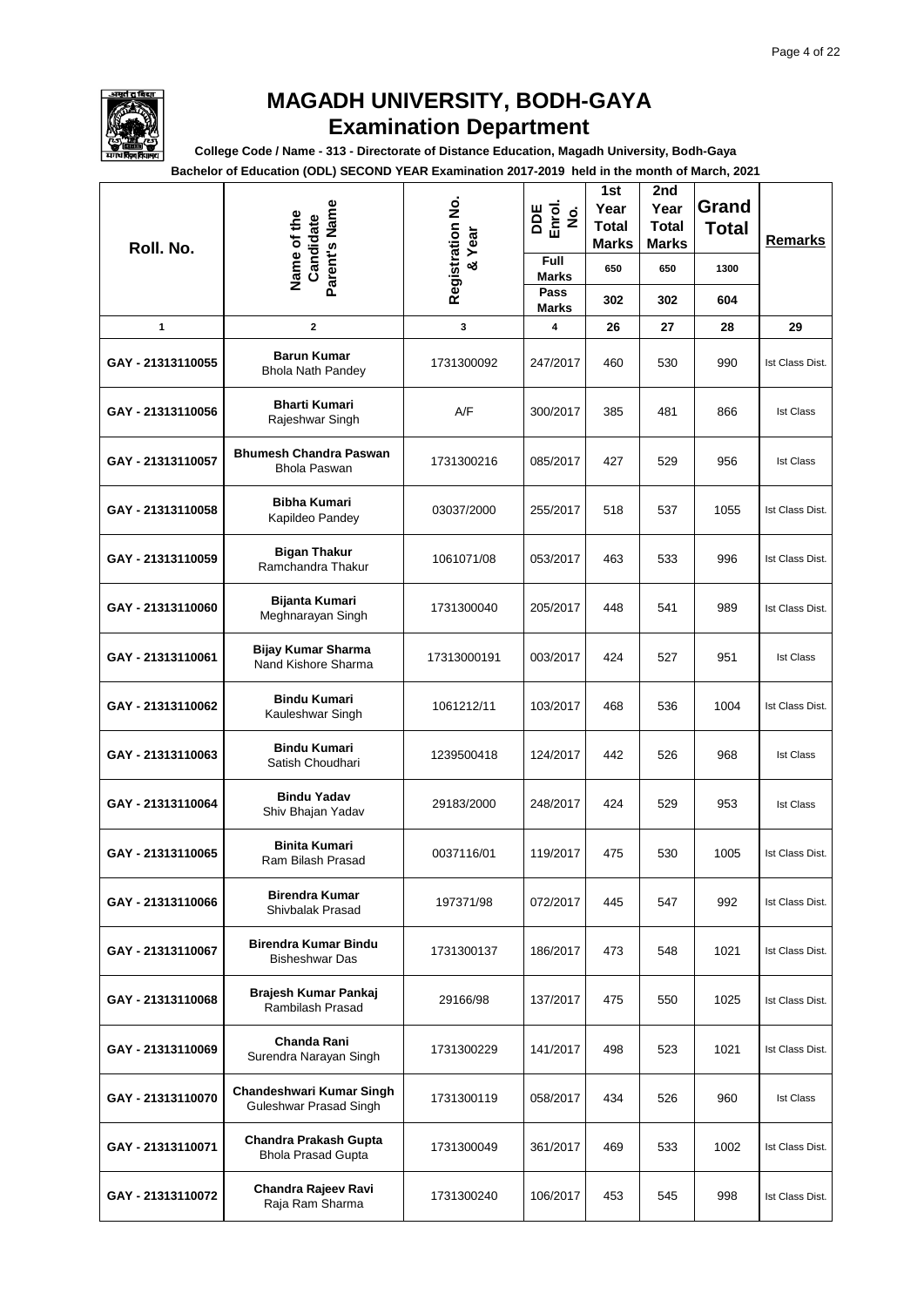

**College Code / Name - 313 - Directorate of Distance Education, Magadh University, Bodh-Gaya**

| Roll. No.         | Parent's Name<br>Name of the<br>Candidate         | Registration No.<br>& Year | DDE<br>Enrol.<br>$\dot{\mathbf{g}}$ | 1st<br>Year<br>Total<br>Marks | 2nd<br>Year<br><b>Total</b><br><b>Marks</b> | Grand<br><b>Total</b> | <b>Remarks</b>   |
|-------------------|---------------------------------------------------|----------------------------|-------------------------------------|-------------------------------|---------------------------------------------|-----------------------|------------------|
|                   |                                                   |                            | Full<br><b>Marks</b>                | 650                           | 650                                         | 1300                  |                  |
|                   |                                                   |                            | Pass<br><b>Marks</b>                | 302                           | 302                                         | 604                   |                  |
| 1                 | $\mathbf{2}$                                      | 3                          | 4                                   | 26                            | 27                                          | 28                    | 29               |
| GAY - 21313110073 | Chandramani Kumari<br>Ramesh Choudhari            | 1061040/11                 | 265/2017                            | 419                           | 532                                         | 951                   | <b>Ist Class</b> |
| GAY - 21313110074 | Chhaya Kumari<br>Baijnath Mistri                  | 34517/92                   | 036/2017                            | 470                           | 538                                         | 1008                  | Ist Class Dist.  |
| GAY - 21313110075 | <b>Chhote Lal</b><br>Ramchandra Prasad            | 1731300146                 | 006/2017                            | 492                           | 549                                         | 1041                  | Ist Class Dist.  |
| GAY - 21313110076 | Devendra Ram<br>Vishan Ram                        | 1731300109                 | 033/2017                            | 450                           | 535                                         | 985                   | Ist Class Dist.  |
| GAY - 21313110077 | Dhanjay Bharduaj<br>Nawal Kishor Singh            | 9752/95                    | 375/2017                            | 495                           | 543                                         | 1038                  | Ist Class Dist.  |
| GAY - 21313110078 | Dhananjay Das<br>Ganesh Das                       | 1210600418                 | 191/2017                            | 454                           | 552                                         | 1006                  | Ist Class Dist.  |
| GAY - 21313110079 | Dharamendra Kumar Pandey<br><b>Srikant Pandey</b> | 1731300094                 | 032/2017                            | 472                           | 528                                         | 1000                  | Ist Class Dist.  |
| GAY - 21313110080 | Dharamshila Chakrabarty<br>Jagannath Prasad       | 1061393/05                 | 219/2017                            | 431                           | 523                                         | 954                   | <b>Ist Class</b> |
| GAY - 21313110081 | <b>Dharmveer Diwaker</b><br>Ganga Prasad          | 1731300143                 | 076/2017                            | 436                           | 519                                         | 955                   | <b>Ist Class</b> |
| GAY - 21313110082 | Dharmendra Kumar<br>Rajendra Prasad               | 36977/01                   | 196/2017                            | 485                           | 547                                         | 1032                  | Ist Class Dist.  |
| GAY - 21313110083 | <b>Dharmendra Kumar</b><br>Suryadeo Singh         | 39540/00                   | 197/2017                            | 408                           | 523                                         | 931                   | <b>Ist Class</b> |
| GAY - 21313110084 | Dharmendra Kumar<br>Karamdeo Ram                  | 1731300126                 | 202/2017                            | 487                           | 539                                         | 1026                  | Ist Class Dist.  |
| GAY - 21313110085 | <b>Dilip Kumar</b><br>Kauleshwar Prajapti         | 1062021/10                 | 162/2017                            | 456                           | 539                                         | 995                   | Ist Class Dist.  |
| GAY - 21313110086 | <b>Dimpal Kumari</b><br>Ramu Singh Yadav          | 1731300211                 | 178/2017                            | 496                           | 545                                         | 1041                  | Ist Class Dist.  |
| GAY - 21313110087 | <b>Dinesh Yadav</b><br>Chamari Yadav              | 1061402/08                 | 127/2017                            | 416                           | 514                                         | 930                   | <b>Ist Class</b> |
| GAY - 21313110088 | Durga Singh<br>Ram Vinod Kumar Singh              | 1831300001                 | 107/2017                            | 449                           | 543                                         | 992                   | Ist Class Dist.  |
| GAY - 21313110089 | Faiz Imam<br>Ali Imam                             | 1731300222                 | 296/2017                            | 422                           | 531                                         | 953                   | <b>Ist Class</b> |
| GAY - 21313110090 | Ganga Kumari<br>Nanhku Yadav                      | 1061709/10                 | 126/2017                            | 461                           | 540                                         | 1001                  | Ist Class Dist.  |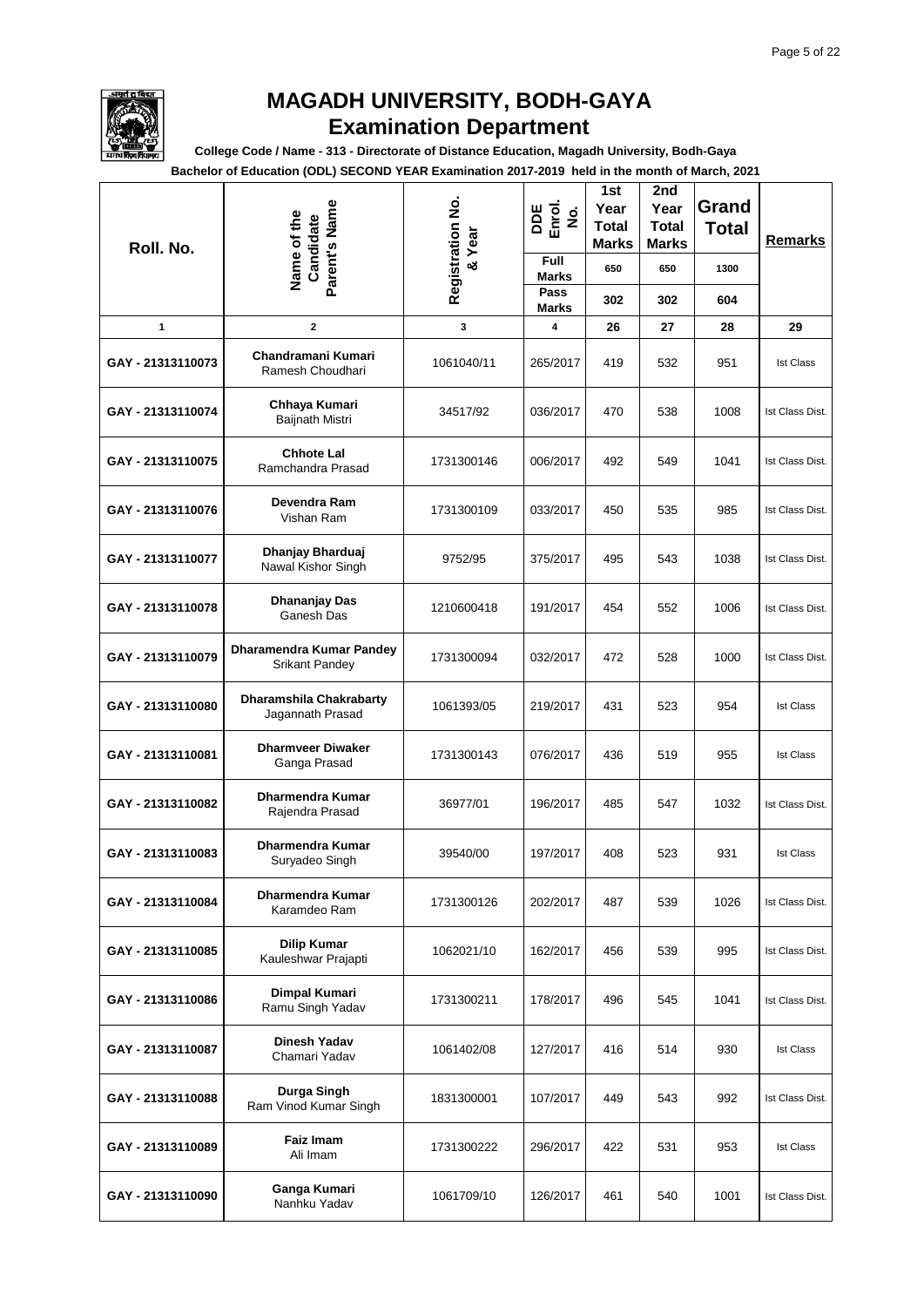

**College Code / Name - 313 - Directorate of Distance Education, Magadh University, Bodh-Gaya**

| Roll. No.         | Parent's Name<br>Name of the<br>Candidate      | Registration No.<br>& Year | DDE<br>Enrol.<br>$\dot{\mathbf{g}}$<br>Full | 1st<br>Year<br><b>Total</b><br>Marks | 2nd<br>Year<br><b>Total</b><br><b>Marks</b> | Grand<br><b>Total</b> | <b>Remarks</b>   |
|-------------------|------------------------------------------------|----------------------------|---------------------------------------------|--------------------------------------|---------------------------------------------|-----------------------|------------------|
|                   |                                                |                            | <b>Marks</b><br>Pass                        | 650                                  | 650                                         | 1300                  |                  |
|                   |                                                |                            | <b>Marks</b>                                | 302                                  | 302                                         | 604                   |                  |
| 1                 | $\mathbf{2}$                                   | 3                          | 4                                           | 26                                   | 27                                          | 28                    | 29               |
| GAY - 21313110091 | Gauri Kumari<br>Ran Vijay Singh                | 1731300047                 | 337/2017                                    | 466                                  | 541                                         | 1007                  | Ist Class Dist.  |
| GAY - 21313110092 | Gita Kumari<br>Duryodhan Rawani                | 1731300036                 | 308/2017                                    | 426                                  | 527                                         | 953                   | <b>Ist Class</b> |
| GAY - 21313110093 | <b>Hiralal Kumar</b><br>Sarjoo Paswan          | 1210600258                 | 019/2017                                    | 467                                  | 543                                         | 1010                  | Ist Class Dist.  |
| GAY - 21313110094 | <b>Hemant Kumar Pathak</b><br>Surendra Pathak  | 37816/99                   | 368/2017                                    | 470                                  | 538                                         | 1008                  | Ist Class Dist.  |
| GAY - 21313110095 | Hira Lal<br>Lakhan Lal                         | A/F                        | 016/2017                                    | 415                                  | 524                                         | 939                   | <b>Ist Class</b> |
| GAY - 21313110096 | Husna Bano<br>Md Badriddin Ansari              | 1731300044                 | 376/2017                                    | 446                                  | 538                                         | 984                   | Ist Class Dist.  |
| GAY - 21313110097 | <b>Indu Kumari</b><br><b>Baleshwar Singh</b>   | 1238300294                 | 098/2017                                    | 421                                  | 513                                         | 934                   | <b>Ist Class</b> |
| GAY - 21313110098 | Jai Prakash Kharwar<br>Jai Narayan Kharwar     | 1731300165                 | 043/2017                                    | 480                                  | 523                                         | 1003                  | Ist Class Dist.  |
| GAY - 21313110099 | Janardan Prasad<br>Muneshwar Prasad Singh      | 44275/91                   | 330/2017                                    | 474                                  | 528                                         | 1002                  | Ist Class Dist.  |
| GAY - 21313110100 | <b>Jay Chaudhary</b><br>Ramraj Chaudhary       | 1051890/07                 | 363/2017                                    | 453                                  | 514                                         | 967                   | <b>Ist Class</b> |
| GAY - 21313110101 | Jayanti Kumari<br><b>Mahabir Prasad</b>        | 1061296/11                 | 161/2017                                    | 444                                  | 520                                         | 964                   | <b>Ist Class</b> |
| GAY - 21313110102 | Jeetendra Kumar Singh<br>Jay Krishna Singh     | 1731300072                 | 236/2017                                    | 410                                  | 493                                         | 903                   | <b>Ist Class</b> |
| GAY - 21313110103 | Jitendra Kumar<br>Banarsi Prasad Sah           | 1731300065                 | 379/2017                                    | 476                                  | 526                                         | 1002                  | Ist Class Dist.  |
| GAY - 21313110104 | Jitendra Kumar Paswan<br><b>Bishwanath Ram</b> | 1731300033                 | 273/2017                                    | 445                                  | 533                                         | 978                   | Ist Class Dist.  |
| GAY - 21313110105 | Jitendra Kumar Singh<br>Deonandan Singh        | 7820/97                    | 010/2017                                    | 445                                  | 524                                         | 969                   | <b>Ist Class</b> |
| GAY - 21313110106 | Jitendra Kumar Singh<br>Salik Singh            | 113000213/19               | 199/2017                                    | 465                                  | 517                                         | 982                   | Ist Class Dist.  |
| GAY - 21313110107 | Jitendra Tiwari<br>Jamuna Tiwari               | 1731300095                 | 021/2017                                    | 467                                  | 533                                         | 1000                  | Ist Class Dist.  |
| GAY - 21313110108 | Josephine Kisku<br>Manuel Kisku                | 1731300080                 | 054/2017                                    | 505                                  | 544                                         | 1049                  | Ist Class Dist.  |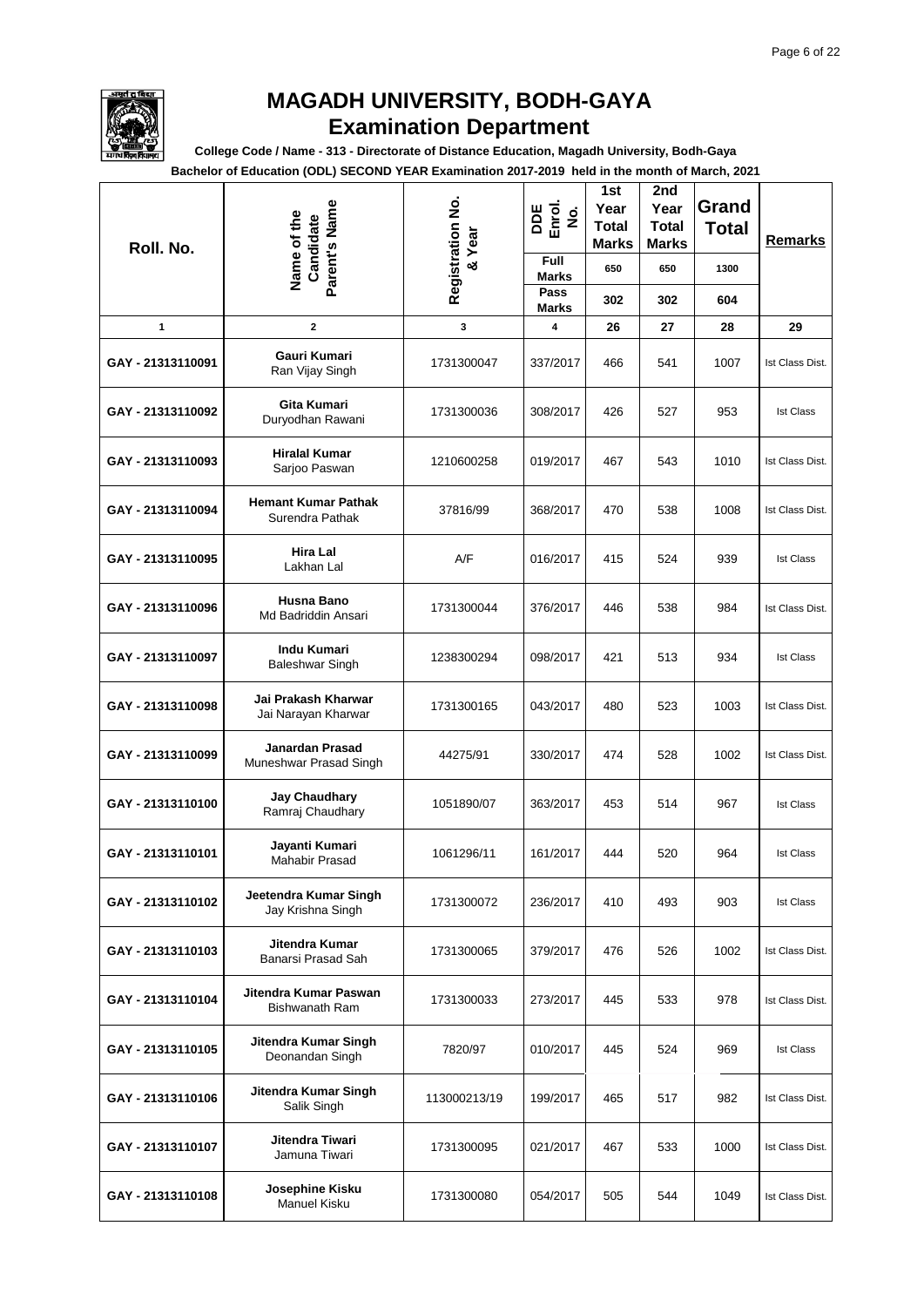

**College Code / Name - 313 - Directorate of Distance Education, Magadh University, Bodh-Gaya**

| Roll. No.         | Parent's Name<br>Name of the<br>Candidate      | Registration No.<br>& Year | DDE<br>Enrol.<br>$\dot{\mathbf{z}}$<br>Full | 1st<br>Year<br><b>Total</b><br>Marks | 2nd<br>Year<br><b>Total</b><br><b>Marks</b> | Grand<br><b>Total</b> | <b>Remarks</b>   |
|-------------------|------------------------------------------------|----------------------------|---------------------------------------------|--------------------------------------|---------------------------------------------|-----------------------|------------------|
|                   |                                                |                            | <b>Marks</b><br>Pass                        | 650                                  | 650                                         | 1300                  |                  |
|                   |                                                |                            | <b>Marks</b>                                | 302                                  | 302                                         | 604                   |                  |
| 1                 | $\mathbf{2}$                                   | 3                          | 4                                           | 26                                   | 27                                          | 28                    | 29               |
| GAY - 21313110109 | Kalyan Kumar<br>Basudev Yadav                  | 41198/93                   | 237/2017                                    | 477                                  | 528                                         | 1005                  | Ist Class Dist.  |
| GAY - 21313110110 | Kameshwar Prasad Yadav<br>Gourishankar Yadav   | 1731300141                 | 129/2017                                    | 452                                  | 532                                         | 984                   | Ist Class Dist.  |
| GAY - 21313110111 | Kamlesh Kumar<br>Shivraj Singh                 | 38245/92                   | 193/2017                                    | 432                                  | 526                                         | 958                   | <b>Ist Class</b> |
| GAY - 21313110112 | <b>Kanchan Kumar</b><br>Bhagwan Prasad Singh   | 1731300106                 | 025/2017                                    | 473                                  | 516                                         | 989                   | Ist Class Dist.  |
| GAY - 21313110113 | Kavleshwar Sharma<br>Ramnath Sharma            | 1731300173                 | 080/2017                                    | 478                                  | 517                                         | 995                   | Ist Class Dist.  |
| GAY - 21313110114 | <b>Kedar Yadav</b><br>Lattu Yadav              | 28230/98                   | 114/2017                                    | 451                                  | 534                                         | 985                   | Ist Class Dist.  |
| GAY - 21313110115 | Kiran Kumari<br>Amawash Ram                    | 1731300212                 | 304/2017                                    | 468                                  | 535                                         | 1003                  | Ist Class Dist.  |
| GAY - 21313110116 | <b>Kiran Singh</b><br>Bhuvneshwar Prasad Singh | 1731300055                 | 351/2017                                    | 391                                  | 507                                         | 898                   | <b>Ist Class</b> |
| GAY - 21313110117 | Kishor Kumar Yadav<br>Rushan Yadav             | 1731300031                 | 360/2017                                    | 472                                  | 538                                         | 1010                  | Ist Class Dist.  |
| GAY - 21313110118 | Kishore Kumar Sinha<br>Krishandev Prasad Sinha | 34662/93                   | 179/2017                                    | 411                                  | 524                                         | 935                   | <b>Ist Class</b> |
| GAY - 21313110119 | Kishori Paswan<br>Ganouri Paswan               | 123550125/12               | 251/2017                                    | 478                                  | 526                                         | 1004                  | Ist Class Dist.  |
| GAY - 21313110120 | Kumar Chandrashekhar<br>Radheshyam Singh       | 1731300075                 | 235/2017                                    | 477                                  | 519                                         | 996                   | Ist Class Dist.  |
| GAY - 21313110121 | <b>Kumar Saurav</b><br>Amresh Kumar Singh      | 1731300068                 | 364/2017                                    | 435                                  | 522                                         | 957                   | <b>Ist Class</b> |
| GAY - 21313110122 | <b>Kumar Shivang</b><br>Damodar Mandal         | 1081560/03                 | 289/2017                                    | 399                                  | 523                                         | 922                   | <b>Ist Class</b> |
| GAY - 21313110123 | Kumari Aarti<br>Mohar Lal                      | 1731300120                 | 048/2017                                    | 426                                  | 523                                         | 949                   | <b>Ist Class</b> |
| GAY - 21313110124 | Kumari Anita<br>Rajendra Prasad Sharma         | 3551707/10                 | 200/2017                                    | 436                                  | 515                                         | 951                   | <b>Ist Class</b> |
| GAY - 21313110125 | Kumari Chandrawati<br><b>Budhan Paswan</b>     | 36532/93                   | 224/2017                                    | 433                                  | 517                                         | 950                   | <b>Ist Class</b> |
| GAY - 21313110126 | Kumari Divya Singh<br>Harikant Prasad Singh    | 121602002/02               | 198/2017                                    | 455                                  | 521                                         | 976                   | Ist Class Dist.  |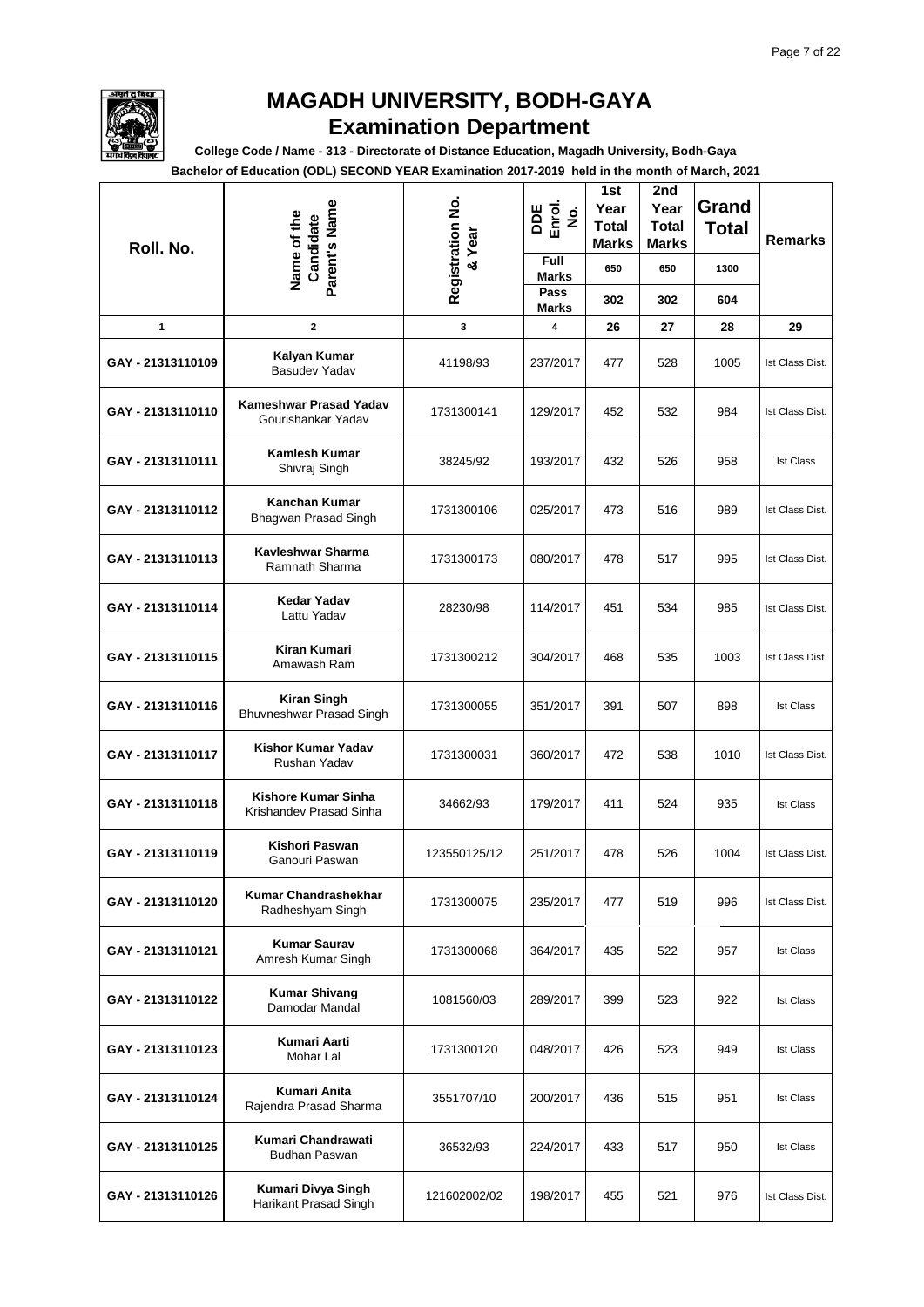

**College Code / Name - 313 - Directorate of Distance Education, Magadh University, Bodh-Gaya**

| Roll. No.         | Parent's Name<br>Name of the<br>Candidate               | Registration No.<br>Year | DDE<br>Enrol.<br>$\dot{\mathbf{z}}$ | 1st<br>Year<br><b>Total</b><br><b>Marks</b> | 2nd<br>Year<br><b>Total</b><br>Marks | Grand<br><b>Total</b> | <b>Remarks</b>   |
|-------------------|---------------------------------------------------------|--------------------------|-------------------------------------|---------------------------------------------|--------------------------------------|-----------------------|------------------|
|                   |                                                         | $\infty$                 | <b>Full</b><br><b>Marks</b>         | 650                                         | 650                                  | 1300                  |                  |
|                   |                                                         |                          | Pass<br>Marks                       | 302                                         | 302                                  | 604                   |                  |
| $\mathbf{1}$      | $\mathbf 2$                                             | 3                        | 4                                   | 26                                          | 27                                   | 28                    | 29               |
| GAY - 21313110127 | Kumari Kanchan Bala Varma<br>Ram Pyare Lal Varma        | 1731300105               | 297/2017                            | 459                                         | 530                                  | 989                   | Ist Class Dist.  |
| GAY - 21313110128 | Kumari Poonam<br>Ramashankar Sah                        | 1731300112               | 035/2017                            | 462                                         | 532                                  | 994                   | Ist Class Dist.  |
| GAY - 21313110129 | Kumari Ratna Rashmi<br>Basudeo Yadav                    | 3551280/10               | 167/2017                            | 420                                         | 518                                  | 938                   | <b>Ist Class</b> |
| GAY - 21313110130 | Kumari Rekha Sinha<br>Anil Kumar                        | 1731300122               | 175/2017                            | 472                                         | 529                                  | 1001                  | Ist Class Dist.  |
| GAY - 21313110131 | Kumari Sanjukta Sinha<br>Ramshwarup Singh               | 1061501/05               | 204/2017                            | 383                                         | 561                                  | 944                   | <b>Ist Class</b> |
| GAY - 21313110132 | Kumari Seema Priyadarshi<br>Umasankar Prasad Srivastava | 17131300083              | 002/2017                            | 448                                         | 526                                  | 974                   | <b>Ist Class</b> |
| GAY - 21313110133 | Kumari Sneha<br>Rajnath Prasad                          | 1731300154               | 172/2017                            | 457                                         | 530                                  | 987                   | Ist Class Dist.  |
| GAY - 21313110134 | Kumari Veena<br>Kailashnath Yadav                       | 1731300182               | 260/2017                            | 469                                         | 522                                  | 991                   | Ist Class Dist.  |
| GAY - 21313110135 | Kumund Ranjan Kumar Sinha<br>Raghunandan Prasad         | 16271/01                 | 253/2017                            | 487                                         | 533                                  | 1020                  | Ist Class Dist.  |
| GAY - 21313110136 | <b>Kunal Kumar</b><br>Kshatrapati Shivraj Singh         | 1731300200               | 362/2017                            | 445                                         | 532                                  | 977                   | Ist Class Dist.  |
| GAY - 21313110137 | Lakhindra Kumar<br>Rambalam Bhagata                     | 40146/94                 | 026/2017                            | 425                                         | 534                                  | 959                   | <b>Ist Class</b> |
| GAY - 21313110138 | <b>Lalita Devi</b><br>Rajendra Sharma                   | 1061652/17               | 188/2017                            | 425                                         | 516                                  | 941                   | <b>Ist Class</b> |
| GAY - 21313110139 | Lalsa Kumari<br>Arjun Sharma                            | 148132/2000              | 233/2017                            | 472                                         | 529                                  | 1001                  | Ist Class Dist.  |
| GAY - 21313110140 | <b>Lochan Mahto</b><br>Bhegdhari Mahto                  | 1731300160               | 012/2017                            | 467                                         | 532                                  | 999                   | Ist Class Dist.  |
| GAY - 21313110141 | <b>Madhu Kumari</b><br>Rajendra Prasad Srivastava       | 1731300204               | 249/2017                            | 467                                         | 531                                  | 998                   | Ist Class Dist.  |
| GAY - 21313110142 | Maherookh Jabin<br>Md Azim Ahmad                        | 1731300166               | 030/2017                            | 502                                         | 538                                  | 1040                  | Ist Class Dist.  |
| GAY - 21313110143 | <b>Mahesh Kumar</b><br>Lalan Prasad Yadav               | 2351419/03               | 291/2017                            | 472                                         | 534                                  | 1006                  | Ist Class Dist.  |
| GAY - 21313110144 | <b>Mahesh Pandit</b><br>Badri Pandit                    | 1731300067               | 303/2017                            | 434                                         | 526                                  | 960                   | <b>Ist Class</b> |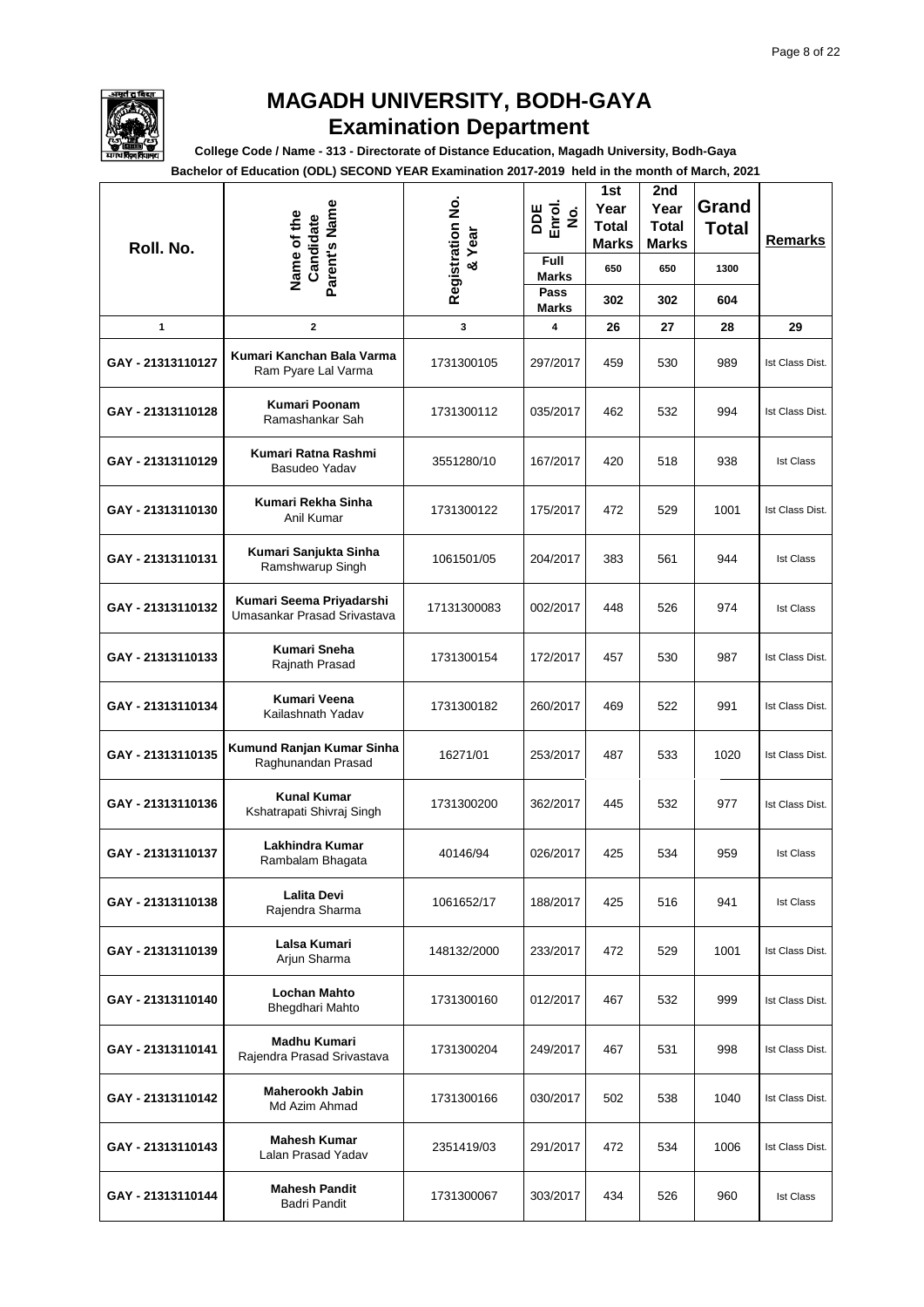

**College Code / Name - 313 - Directorate of Distance Education, Magadh University, Bodh-Gaya**

| Roll. No.         | Parent's Name<br>Name of the<br>Candidate            | Registration No.<br>& Year | DDE<br>Enrol.<br>$\dot{\mathbf{z}}$ | 1st<br>Year<br><b>Total</b><br><b>Marks</b> | 2nd<br>Year<br><b>Total</b><br><b>Marks</b> | Grand<br><b>Total</b> | <b>Remarks</b>   |
|-------------------|------------------------------------------------------|----------------------------|-------------------------------------|---------------------------------------------|---------------------------------------------|-----------------------|------------------|
|                   |                                                      |                            | Full<br><b>Marks</b>                | 650                                         | 650                                         | 1300                  |                  |
|                   |                                                      |                            | Pass<br>Marks                       | 302                                         | 302                                         | 604                   |                  |
| 1                 | $\mathbf{2}$                                         | 3                          | 4                                   | 26                                          | 27                                          | 28                    | 29               |
| GAY - 21313110145 | <b>Malti Kumari</b><br>Indra Bhuyan                  | 3551728/11                 | 190/2017                            | 451                                         | 527                                         | 978                   | Ist Class Dist.  |
| GAY - 21313110146 | Mamta Kumari<br>Lalit Kumar Singh                    | 1061030/09                 | 338/2017                            | 445                                         | 531                                         | 976                   | Ist Class Dist.  |
| GAY - 21313110147 | Mamta Kumari<br>Jagdish Prasad Gupta                 | 1078/08                    | 268/2017                            | 403                                         | 531                                         | 934                   | <b>Ist Class</b> |
| GAY - 21313110148 | <b>Mamta Sinha</b><br>Trani Kumar Srivastava         | 25961/01                   | 357/2017                            | 473                                         | 532                                         | 1005                  | Ist Class Dist.  |
| GAY - 21313110149 | <b>Manik Chand Saw</b><br><b>Ramkeshwar Saw</b>      | 1061960/09                 | 287/2017                            | 444                                         | 546                                         | 990                   | Ist Class Dist.  |
| GAY - 21313110150 | <b>Manjay Lal</b><br>Ram Bhawan Singh                | 39750/2000                 | 271/2017                            | 489                                         | 540                                         | 1029                  | Ist Class Dist.  |
| GAY - 21313110151 | Manju Kumari<br>Lt. Mahavir Prasad                   | 1061350/05                 | 153/2017                            | 458                                         | 538                                         | 996                   | Ist Class Dist.  |
| GAY - 21313110152 | Manju Kumari<br>Rampukar Bhagat                      | 25383/00                   | 314/2017                            | 449                                         | 526                                         | 975                   | Ist Class Dist.  |
| GAY - 21313110153 | Manju Kumari<br>Mundrika Prasad                      | 1061543/09                 | 223/2017                            | 456                                         | 528                                         | 984                   | Ist Class Dist.  |
| GAY - 21313110154 | Manju Kumari<br>Suryadeo Prasad                      | 38014/00                   | 331/2017                            | 457                                         | 533                                         | 990                   | Ist Class Dist.  |
| GAY - 21313110155 | Manoj Kumar<br>Asharfi Sah                           | 1731300147                 | 052/2017                            | 504                                         | 542                                         | 1046                  | Ist Class Dist.  |
| GAY - 21313110156 | Manoj Kumar<br>Govardhan Yadav                       | 1061251/06                 | 203/2017                            | 472                                         | 526                                         | 998                   | Ist Class Dist.  |
| GAY - 21313110157 | Manoj Kumar<br>Saryu Singh                           | 34660/99                   | 245/2017                            | 478                                         | 526                                         | 1004                  | Ist Class Dist.  |
| GAY - 21313110158 | Manoj Kumar<br>Umasankar Prasad                      | 1731300177                 | 154/2017                            | 449                                         | 531                                         | 980                   | Ist Class Dist.  |
| GAY - 21313110159 | <b>Manoj Kumar Chaudhary</b><br>Ram Lakhan Chaudhary | 1061958/11                 | 152/2017                            | 459                                         | 532                                         | 991                   | Ist Class Dist.  |
| GAY - 21313110160 | Manoj Kumar Gupta<br>Moti Sah                        | 1731300145                 | 005/2017                            | 472                                         | 534                                         | 1006                  | Ist Class Dist.  |
| GAY - 21313110161 | <b>Manoj Kumar Satyarthy</b><br>Mithilesh Kumar      | 33125/99                   | 213/2017                            | 437                                         | 523                                         | 960                   | <b>Ist Class</b> |
| GAY - 21313110162 | Manoj Kumar Suman<br>Rameshwar Thakur                | 18010/95                   | 143/2017                            | 471                                         | 525                                         | 996                   | Ist Class Dist.  |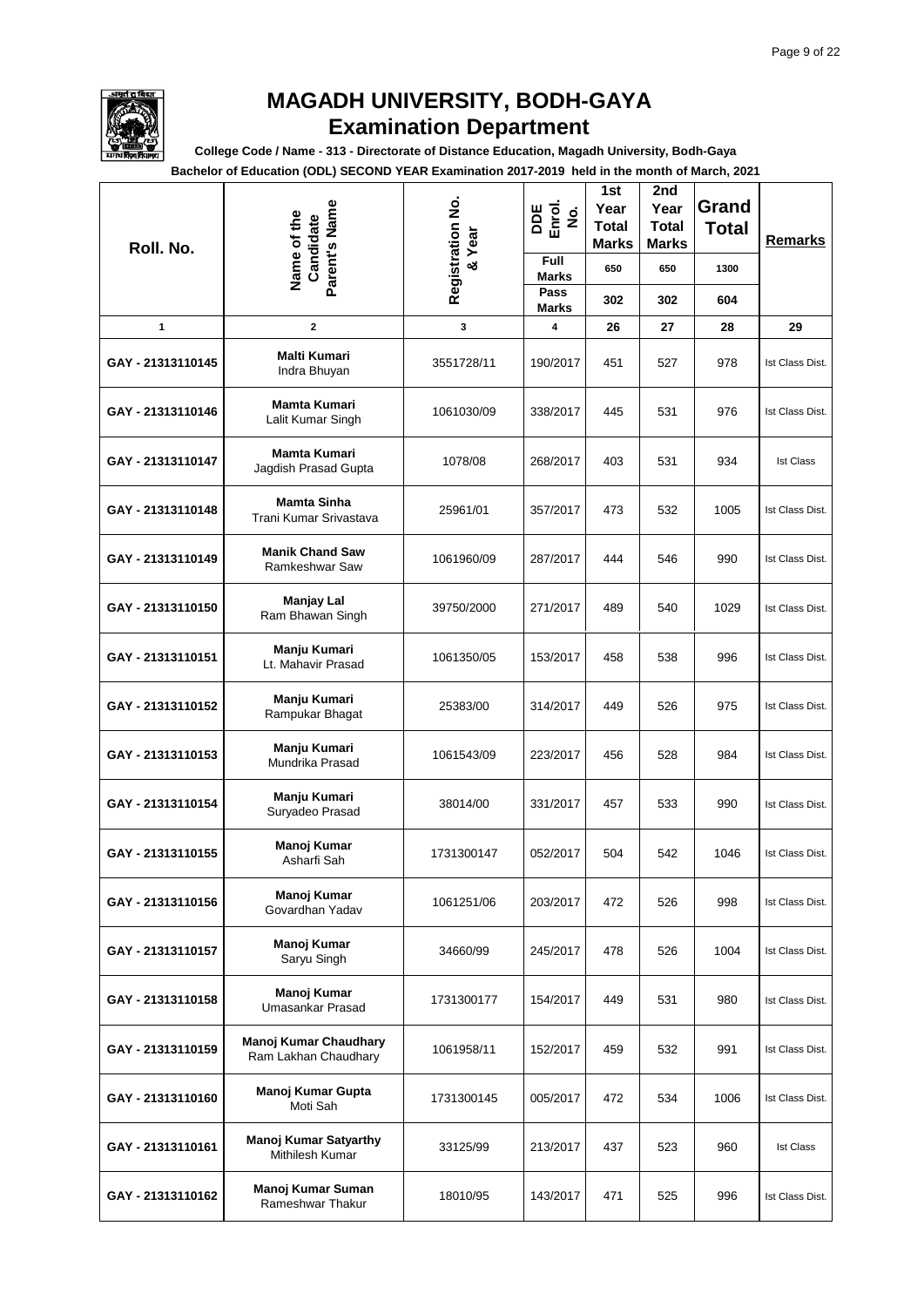

**College Code / Name - 313 - Directorate of Distance Education, Magadh University, Bodh-Gaya**

| Roll. No.         | Parent's Name<br>Name of the<br>Candidate       | Registration No.<br>& Year | DDE<br>Enrol.<br>$\dot{\mathbf{g}}$ | 1st<br>Year<br><b>Total</b><br><b>Marks</b> | 2nd<br>Year<br><b>Total</b><br><b>Marks</b> | Grand<br><b>Total</b> | <b>Remarks</b>   |
|-------------------|-------------------------------------------------|----------------------------|-------------------------------------|---------------------------------------------|---------------------------------------------|-----------------------|------------------|
|                   |                                                 |                            | Full<br><b>Marks</b>                | 650                                         | 650                                         | 1300                  |                  |
|                   |                                                 |                            | Pass<br>Marks                       | 302                                         | 302                                         | 604                   |                  |
| 1                 | 2                                               | 3                          | 4                                   | 26                                          | 27                                          | 28                    | 29               |
| GAY - 21313110163 | Manoj Pandit<br>Laxman Pandit                   | 106102706/06               | 109/2017                            | 459                                         | 530                                         | 989                   | Ist Class Dist.  |
| GAY - 21313110164 | <b>Manorma Kumari</b><br>Jagdeo Prasad          | 191313211161               | 113/2017                            | 446                                         | 524                                         | 970                   | <b>Ist Class</b> |
| GAY - 21313110165 | Md. Amanullah<br>Md Shafi Ahmad                 | 1731300137                 | 285/2017                            | 448                                         | 528                                         | 976                   | Ist Class Dist.  |
| GAY - 21313110166 | <b>Md. Ashraf Ansari</b><br>Md Basir Ansari     | 1731300029                 | 355/2017                            | 461                                         | 528                                         | 989                   | Ist Class Dist.  |
| GAY - 21313110167 | Md. Belal Ahmad<br>Md Murtaza Ahmad             | 1731300190                 | 144/2017                            | 422                                         | 508                                         | 930                   | <b>Ist Class</b> |
| GAY - 21313110168 | Md. Daud Alam<br><b>Md Khurshid Anwer</b>       | 1052867/09                 | 169/2017                            | 464                                         | 520                                         | 984                   | Ist Class Dist.  |
| GAY - 21313110169 | Md. Firoz Alam<br><b>Abdul Latif</b>            | 1831300002                 | 122/2017                            | 460                                         | 545                                         | 1005                  | Ist Class Dist.  |
| GAY - 21313110170 | Md. Ismail Moghni<br>Zakir Ahmed                | 17313000213                | 187/2017                            | 465                                         | 534                                         | 999                   | Ist Class Dist.  |
| GAY - 21313110171 | Md. Kalamuddin<br>Md. Fakhruddin                | 1731300221                 | 280/2017                            | 419                                         | 506                                         | 925                   | <b>Ist Class</b> |
| GAY - 21313110172 | Md. Obaidullah<br>Md Shahabuddin                | 1731300167                 | 312/2017                            | 459                                         | 525                                         | 984                   | Ist Class Dist.  |
| GAY - 21313110173 | Md. Rizwan Alam<br>Md. Izhar                    | 1731300159                 | 104/2017                            | 487                                         | 529                                         | 1016                  | Ist Class Dist.  |
| GAY - 21313110174 | <b>Md. Shoaib Alam</b><br>Md Nezam Ansari       | 1731300127                 | 068/2017                            | 465                                         | 524                                         | 989                   | Ist Class Dist.  |
| GAY - 21313110175 | Md. Sohel Akhter<br>Md. Salimuddin              | 1831300003                 | 112/2017                            | 453                                         | 533                                         | 986                   | Ist Class Dist.  |
| GAY - 21313110176 | Md. Zahid Saleem<br>Md. Salim Khan              | 1731300027                 | 332/2017                            | 468                                         | 536                                         | 1004                  | Ist Class Dist.  |
| GAY - 21313110177 | Md. Zeyaullah<br>Md. Leyaquat Hussain           | 1619000929                 | 350/2017                            | 473                                         | 530                                         | 1003                  | Ist Class Dist.  |
| GAY - 21313110178 | Md. Zubair Alam<br><b>Abdul Gaffar</b>          | 1731300089                 | 290/2017                            | 450                                         | 557                                         | 1007                  | Ist Class Dist.  |
| GAY - 21313110179 | Md. Imteyaz Ahmed Ansari<br>Md. Mushtaque Ahmed | 4902/96                    | 060/2017                            | 468                                         | 540                                         | 1008                  | Ist Class Dist.  |
| GAY - 21313110180 | Md. Manzar Imam<br>Md. Mushtaqueem              | 1431300257                 | 059/2017                            | 414                                         | 532                                         | 946                   | <b>Ist Class</b> |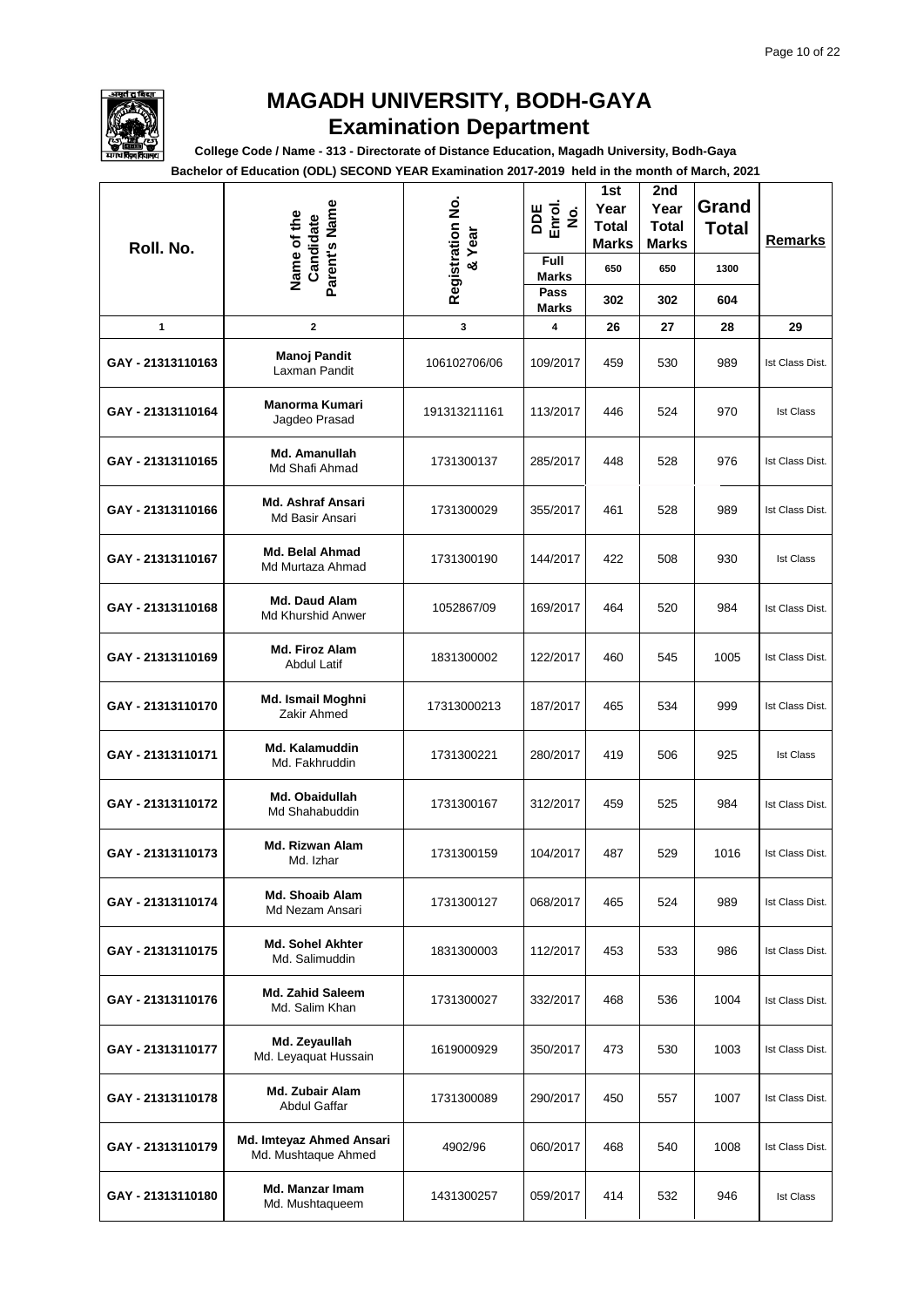

**College Code / Name - 313 - Directorate of Distance Education, Magadh University, Bodh-Gaya**

| Roll. No.         | Parent's Name<br>Name of the<br>Candidate       | Registration No.<br>Year | DDE<br>Enrol.<br>$\dot{\mathbf{g}}$<br>Full | 1st<br>Year<br><b>Total</b><br><b>Marks</b> | 2nd<br>Year<br><b>Total</b><br><b>Marks</b> | Grand<br><b>Total</b> | Remarks          |
|-------------------|-------------------------------------------------|--------------------------|---------------------------------------------|---------------------------------------------|---------------------------------------------|-----------------------|------------------|
|                   |                                                 | ತ                        | <b>Marks</b><br>Pass                        | 650                                         | 650                                         | 1300                  |                  |
|                   |                                                 |                          | Marks                                       | 302                                         | 302                                         | 604                   |                  |
| 1                 | 2                                               | 3                        | 4                                           | 26                                          | 27                                          | 28                    | 29               |
| GAY - 21313110181 | <b>Md. Shaukat Ali</b><br>Md. Ashique Ali       | 1731300124               | 049/2017                                    | 460                                         | 535                                         | 995                   | Ist Class Dist.  |
| GAY - 21313110182 | Meera Kumari<br>Bhogi Lal Mahto                 | 1731300199               | 305/2017                                    | 444                                         | 522                                         | 966                   | <b>Ist Class</b> |
| GAY - 21313110183 | Menka Kumari<br>Kapil Deo Prasad                | 1731300056               | 320/2017                                    | 468                                         | 534                                         | 1002                  | Ist Class Dist.  |
| GAY - 21313110184 | <b>Mithilesh Kumar</b><br>Kapildeo Prasad Yadav | 1731300102               | 321/2017                                    | 500                                         | 540                                         | 1040                  | Ist Class Dist.  |
| GAY - 21313110185 | <b>Moshaba Perween</b><br>Md. Mansoor Ansari    | 1731300134               | 158/2017                                    | 433                                         | 556                                         | 989                   | Ist Class Dist.  |
| GAY - 21313110186 | Mritunjay Kumar<br>Krishnadeo Prasad Sahu       | 1239700370               | 140/2017                                    | 443                                         | 525                                         | 968                   | <b>Ist Class</b> |
| GAY - 21313110187 | Mudrika Prasad Yadav<br>Mohan Prasad Yadav      | 32701/02                 | 201/2017                                    | 417                                         | 523                                         | 940                   | <b>Ist Class</b> |
| GAY - 21313110188 | Munindra Kumar Jha<br>Jaleshwar Jha             | 1731300132               | 131/2017                                    | 435                                         | 531                                         | 966                   | <b>Ist Class</b> |
| GAY - 21313110189 | Munni Kumari<br>Mathura Prasad Singh            | 17656/97                 | 263/2017                                    | 467                                         | 521                                         | 988                   | Ist Class Dist.  |
| GAY - 21313110190 | Munni Kumari<br>Shankar Dayal Singh             | 1731300038               | 352/2017                                    | 452                                         | 523                                         | 975                   | Ist Class Dist.  |
| GAY - 21313110191 | Musarrat Jahan<br>Md. Hussain Ansari            | 1731300129               | 069/2017                                    | 458                                         | 513                                         | 971                   | <b>Ist Class</b> |
| GAY - 21313110192 | Nageshwar Ram<br>Lt. Keshaw Ram                 | 1731300236               | 089/2017                                    | 398                                         | 514                                         | 912                   | <b>Ist Class</b> |
| GAY - 21313110193 | Namrata Mishra<br>Ramashankar Tiwari            | 1731300023               | 254/2017                                    | 499                                         | 524                                         | 1023                  | Ist Class Dist.  |
| GAY - 21313110194 | Nasima Bano<br>Nayeem Uddin                     | 7927/94                  | 259/2017                                    | 454                                         | 508                                         | 962                   | <b>Ist Class</b> |
| GAY - 21313110195 | Naveen Kumar<br>Shiv Sankar Yadav               | 1731300073               | 088/2017                                    | 489                                         | 529                                         | 1018                  | Ist Class Dist.  |
| GAY - 21313110196 | Naveen Kumar Tiwary<br><b>Shankar Tiwary</b>    | 1731300063               | 011/2017                                    | 463                                         | 521                                         | 984                   | Ist Class Dist.  |
| GAY - 21313110197 | <b>Nawal Kishor</b><br>Ramswaroop Yadav         | 1731300024               | 322/2017                                    | 452                                         | 517                                         | 969                   | <b>Ist Class</b> |
| GAY - 21313110198 | Neelima Singh<br>Satya Narayan Singh            | 35356/94                 | 257/2017                                    | 476                                         | 521                                         | 997                   | Ist Class Dist.  |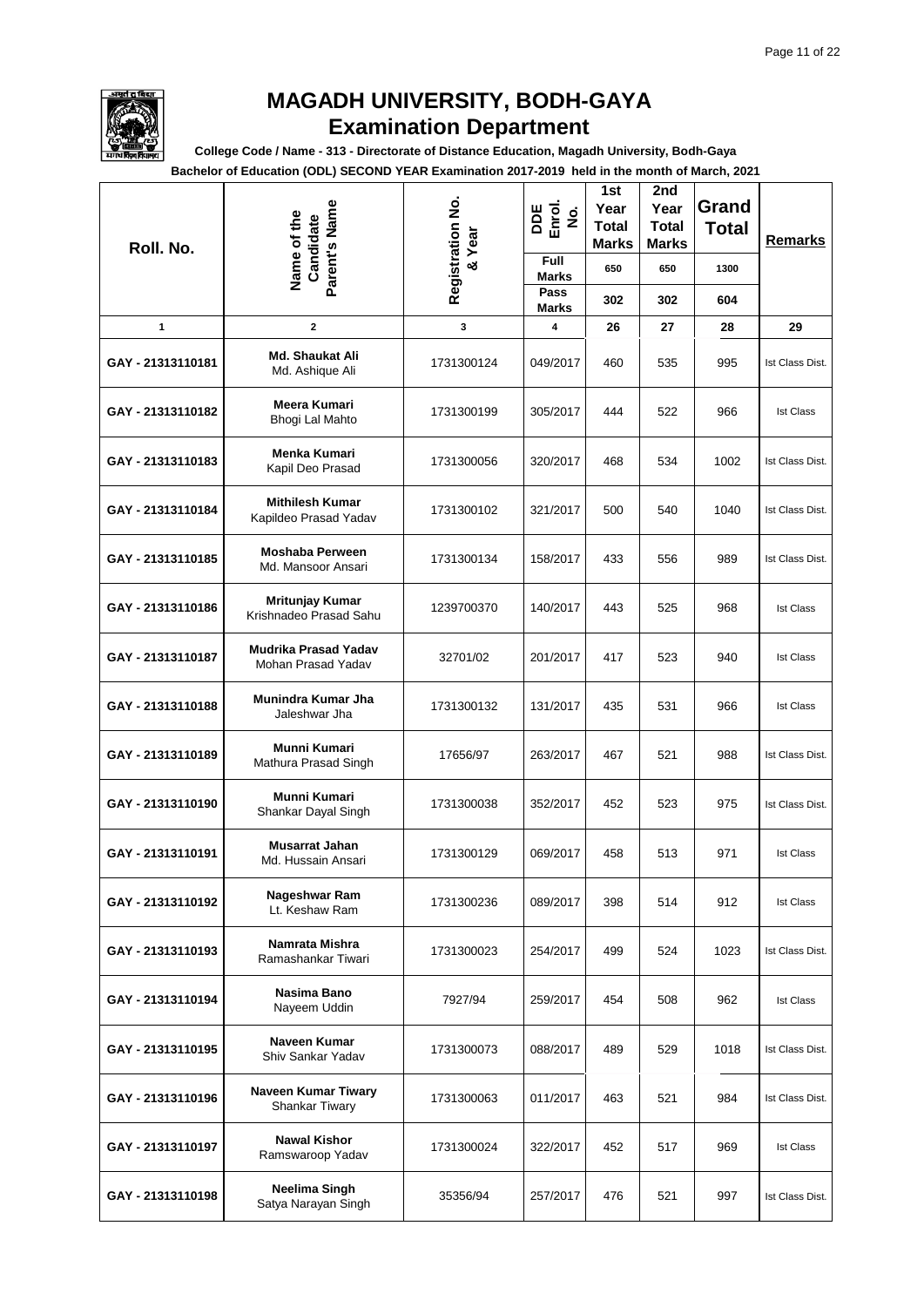

**College Code / Name - 313 - Directorate of Distance Education, Magadh University, Bodh-Gaya**

| Roll. No.         | Parent's Name<br>Name of the<br>Candidate | Registration No.<br>Year | DDE<br>Enrol.<br>$\dot{\mathbf{z}}$<br><b>Full</b> | 1st<br>Year<br><b>Total</b><br><b>Marks</b> | 2nd<br>Year<br><b>Total</b><br><b>Marks</b> | Grand<br><b>Total</b> | <b>Remarks</b>   |
|-------------------|-------------------------------------------|--------------------------|----------------------------------------------------|---------------------------------------------|---------------------------------------------|-----------------------|------------------|
|                   |                                           | $\infty$                 | <b>Marks</b><br>Pass                               | 650                                         | 650                                         | 1300                  |                  |
|                   |                                           |                          | <b>Marks</b>                                       | 302                                         | 302                                         | 604                   |                  |
| 1                 | $\mathbf{2}$                              | 3                        | 4                                                  | 26                                          | 27                                          | 28                    | 29               |
| GAY - 21313110199 | Neelu Kumari<br>Kamlakant Jha             | 1731300057               | 377/2017                                           | 493                                         | 540                                         | 1033                  | Ist Class Dist.  |
| GAY - 21313110200 | <b>Neha Shree</b><br>Devnandan Prasad     | 1731300051               | 148/2017                                           | 463                                         | 536                                         | 999                   | Ist Class Dist.  |
| GAY - 21313110201 | <b>Nikhat Praveen</b><br>Manzurul Haque   | 23672000/05              | 301/2017                                           | 443                                         | 530                                         | 973                   | <b>Ist Class</b> |
| GAY - 21313110202 | Nira Kumari<br><b>Barhamdev Mahto</b>     | 5844/91                  | 243/2017                                           | 429                                         | 514                                         | 943                   | <b>Ist Class</b> |
| GAY - 21313110203 | Niraj Kumar<br>Shushil Kumar Sinha        | 1731300164               | 042/2017                                           | 434                                         | 537                                         | 971                   | <b>Ist Class</b> |
| GAY - 21313110204 | Niraj Kumar Nirala<br>Sahdeo Yadav        | 2371987/11               | 013/2017                                           | 463                                         | 534                                         | 997                   | Ist Class Dist.  |
| GAY - 21313110205 | Niranjan Kumar<br>Krishna Deo Yadav       | 1731300140               | 157/2017                                           | 440                                         | 527                                         | 967                   | <b>Ist Class</b> |
| GAY - 21313110206 | Nirbhay Kumar<br>Lt. Bhim Singh           | 39868/00                 | 316/2017                                           | 443                                         | 524                                         | 967                   | <b>Ist Class</b> |
| GAY - 21313110207 | Nitu Kumari<br>Vinay Prasad               | 1061203/05               | 250/2017                                           | 472                                         | 540                                         | 1012                  | Ist Class Dist.  |
| GAY - 21313110208 | <b>Noor Salam</b><br>Zain Uddin           | 1831300004               | 110/2017                                           | 481                                         | 530                                         | 1011                  | Ist Class Dist.  |
| GAY - 21313110209 | <b>Nusrat Badar</b><br>Md. Badre Alam     | 30321/95                 | 118/2017                                           | 470                                         | 521                                         | 991                   | Ist Class Dist.  |
| GAY - 21313110210 | <b>Nutan Kumari</b><br>Kameshwar Sharma   | 1731300131               | 241/2017                                           | 464                                         | 536                                         | 1000                  | Ist Class Dist.  |
| GAY - 21313110211 | Om Prakash<br>Satyendra Narayan Singh     | 22169/97                 | 160/2017                                           | 498                                         | 525                                         | 1023                  | Ist Class Dist.  |
| GAY - 21313110212 | Om Prakash Sinha<br>Ram Pravesh Lal       | 1731300053               | 231/2017                                           | 423                                         | 521                                         | 944                   | <b>Ist Class</b> |
| GAY - 21313110213 | Pankaj Kumar<br><b>Bhagwan Roy</b>        | 1731300061               | 328/2017                                           | 467                                         | 522                                         | 989                   | Ist Class Dist.  |
| GAY - 21313110214 | Pankaj Kumar<br>Sitaram Prasad            | 4745/01                  | 139/2017                                           | 509                                         | 526                                         | 1035                  | Ist Class Dist.  |
| GAY - 21313110215 | Pankaj Kumar<br>Ram Ranjan Prasad Sharma  | 33857/94                 | 326/2017                                           | 423                                         | 529                                         | 952                   | <b>Ist Class</b> |
| GAY - 21313110216 | Pawan Kumar<br>Kamleshwari Choudhary      | 1731300189               | 225/2017                                           | 491                                         | 541                                         | 1032                  | Ist Class Dist.  |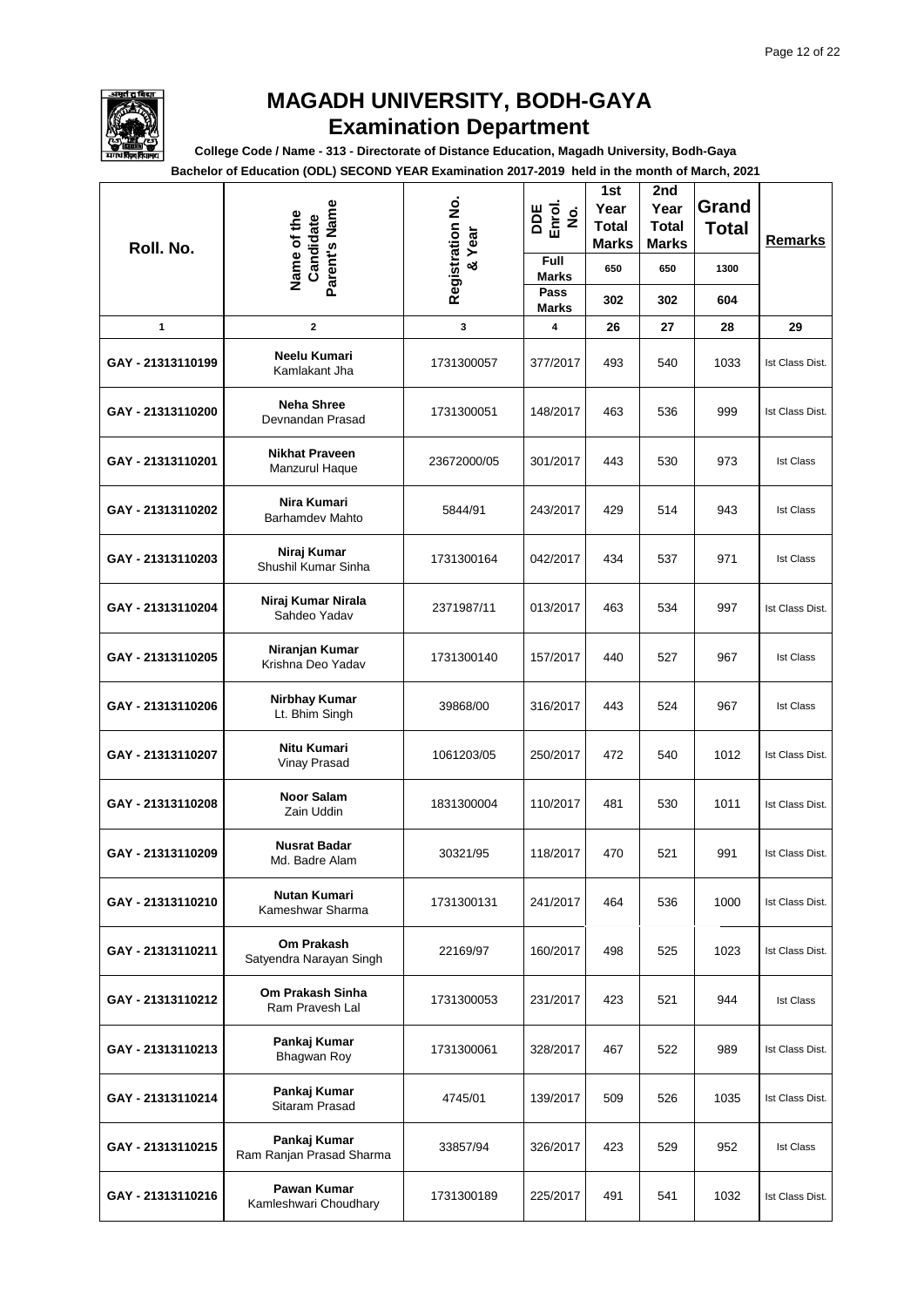

**College Code / Name - 313 - Directorate of Distance Education, Magadh University, Bodh-Gaya**

| Roll. No.         | Parent's Name<br>Name of the<br>Candidate           | Registration No.<br>& Year | DDE<br>Enrol.<br>$\dot{\mathbf{g}}$<br>Full | 1st<br>Year<br><b>Total</b><br>Marks<br>650 | 2nd<br>Year<br><b>Total</b><br><b>Marks</b><br>650 | Grand<br><b>Total</b><br>1300 | Remarks          |
|-------------------|-----------------------------------------------------|----------------------------|---------------------------------------------|---------------------------------------------|----------------------------------------------------|-------------------------------|------------------|
|                   |                                                     |                            | <b>Marks</b><br>Pass                        | 302                                         | 302                                                | 604                           |                  |
| 1                 | $\mathbf{2}$                                        | 3                          | <b>Marks</b><br>4                           | 26                                          | 27                                                 | 28                            | 29               |
| GAY - 21313110217 | Poonam Kumari<br>Ramashish Prasad                   | 1111834/06                 | 71/2017                                     | 476                                         | 533                                                | 1009                          | Ist Class Dist.  |
| GAY - 21313110218 | Poonam Kumari<br>Devendra Singh                     | 21179/01                   | 283/2017                                    | 481                                         | 530                                                | 1011                          | Ist Class Dist.  |
| GAY - 21313110219 | <b>Prabhatesh Kumar</b><br>Mohan Pandey             | 1731300197                 | 014/2017                                    | 477                                         | 528                                                | 1005                          | Ist Class Dist.  |
| GAY - 21313110220 | <b>Pradeep Kumar</b><br>Sitaram Paswan              | 1731300032                 | 272/2017                                    | 443                                         | 536                                                | 979                           | Ist Class Dist.  |
| GAY - 21313110221 | <b>Prakash Lal</b><br>Lt. Ram Nandan Ram            | 1731300125                 | 274/2017                                    | 478                                         | 533                                                | 1011                          | Ist Class Dist.  |
| GAY - 21313110222 | <b>Prakash Prasad</b><br><b>Bunnilal Baitha</b>     | 1731300163                 | 142/2017                                    | 461                                         | 527                                                | 988                           | Ist Class Dist.  |
| GAY - 21313110223 | <b>Pramod Kumar Singh</b><br>Baleshwar Singh        | 1731300176                 | 281/2017                                    | 495                                         | 531                                                | 1026                          | Ist Class Dist.  |
| GAY - 21313110224 | <b>Prasant Kumar</b><br>Sri Rambrikash Prasad Verma | 1081378/02                 | 329/2017                                    | 453                                         | 529                                                | 982                           | Ist Class Dist.  |
| GAY - 21313110225 | Praveen Kumar<br>Sripati Chakrawarti                | 1731300158                 | 093/2017                                    | 506                                         | 536                                                | 1042                          | Ist Class Dist.  |
| GAY - 21313110226 | <b>Pravin Kumar Singh</b><br>Brahmdeo Prasad Singh  | 1731300060                 | 343/2017                                    | 490                                         | 527                                                | 1017                          | Ist Class Dist.  |
| GAY - 21313110227 | Premlata Kumari<br>Shukhram Ram                     | 1731300234                 | 182/2017                                    | 409                                         | 520                                                | 929                           | <b>Ist Class</b> |
| GAY - 21313110228 | <b>Premlata Singh</b><br>Ajit Narayan Singh         | 41720405/05                | 234/2017                                    | 452                                         | 523                                                | 975                           | Ist Class Dist.  |
| GAY - 21313110229 | Priyanka Kumari<br>Panchanan Singh                  | 1731300022                 | 293/2017                                    | 419                                         | 510                                                | 929                           | <b>Ist Class</b> |
| GAY - 21313110230 | Punam Kumari<br>Ramje Sah                           | 1731300150                 | 123/2017                                    | 445                                         | 529                                                | 974                           | <b>Ist Class</b> |
| GAY - 21313110231 | <b>Punam Kumari</b><br>Laxman Prasad                | 1731300226                 | 307/2017                                    | 433                                         | 538                                                | 971                           | <b>Ist Class</b> |
| GAY - 21313110232 | Punam Kumari<br>Birendra Bahadur Singh              | 1062384/10                 | 252/2017                                    | 467                                         | 531                                                | 998                           | Ist Class Dist.  |
| GAY - 21313110233 | <b>Punit Kumar</b><br>Jawala Prasad Yadav           | 1731300130                 | 184/2017                                    | 457                                         | 531                                                | 988                           | Ist Class Dist.  |
| GAY - 21313110234 | Punita Kumari<br>Bhagwan Ram                        | 1731300243                 | 371/2017                                    | 397                                         | 490                                                | 887                           | <b>Ist Class</b> |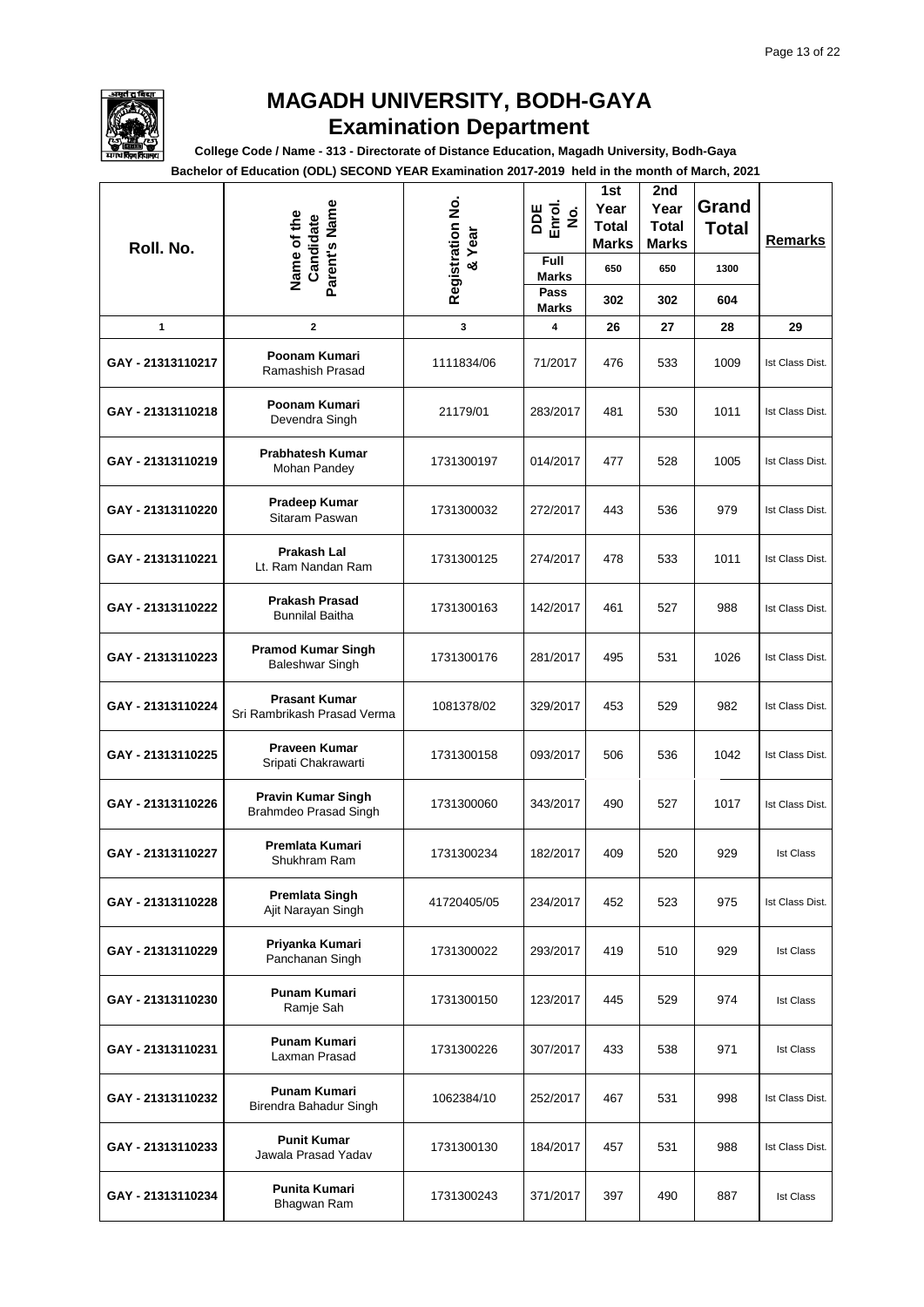

**College Code / Name - 313 - Directorate of Distance Education, Magadh University, Bodh-Gaya**

| Roll. No.         | Parent's Name<br>Name of the<br>Candidate   | Registration No.<br>Year | DDE<br>Enrol.<br>$\dot{\mathbf{z}}$ | 1st<br>Year<br><b>Total</b><br><b>Marks</b> | 2nd<br>Year<br><b>Total</b><br>Marks | Grand<br><b>Total</b> | <b>Remarks</b>   |
|-------------------|---------------------------------------------|--------------------------|-------------------------------------|---------------------------------------------|--------------------------------------|-----------------------|------------------|
|                   |                                             | $\infty$                 | <b>Full</b><br><b>Marks</b>         | 650                                         | 650                                  | 1300                  |                  |
|                   |                                             |                          | Pass<br><b>Marks</b>                | 302                                         | 302                                  | 604                   |                  |
| $\mathbf{1}$      | $\mathbf 2$                                 | 3                        | 4                                   | 26                                          | 27                                   | 28                    | 29               |
| GAY - 21313110235 | Pushpa Kumari<br>Nand Kishore Sharma        | 1239500456               | 101/2017                            | 408                                         | 512                                  | 920                   | <b>Ist Class</b> |
| GAY - 21313110236 | Pushpa Rajni<br><b>Parmanand Prasad</b>     | 39283/2000               | 105/2017                            | 468                                         | 526                                  | 994                   | Ist Class Dist.  |
| GAY - 21313110237 | Ragini Kumari<br>Surendra Tiwari            | 1731300064               | 349/2017                            | 486                                         | 533                                  | 1019                  | Ist Class Dist.  |
| GAY - 21313110238 | Rajendra Prasad<br>Damodar Saw              | 16986/92                 | 177/2017                            | 444                                         | 521                                  | 965                   | <b>Ist Class</b> |
| GAY - 21313110239 | Rajesh Kumar<br>Prabhu Dayal Sharma         | 9815000291/98            | 277/2017                            | 456                                         | 524                                  | 980                   | Ist Class Dist.  |
| GAY - 21313110240 | Rajesh Kumar<br>Bachchu Prasad              | 1731300247               | 324/2017                            | 459                                         | 537                                  | 996                   | Ist Class Dist.  |
| GAY - 21313110241 | Rajesh Kumar Mahato<br><b>Mahesh Mahato</b> | 1731300174               | 065/2017                            | 448                                         | 541                                  | 989                   | Ist Class Dist.  |
| GAY - 21313110242 | Rajiv Ranjan<br>Hari Har Mahto              | 1731300135               | 365/2017                            | 458                                         | 527                                  | 985                   | Ist Class Dist.  |
| GAY - 21313110243 | Rajiv Ranjan Singh<br>Birendra Kumar Singh  | 62709/87                 | 001/2017                            | 488                                         | 524                                  | 1012                  | Ist Class Dist.  |
| GAY - 21313110244 | Raju Yadav<br>Lt. Ram Kishun Yadav          | 9614/95                  | 084/2017                            | 470                                         | 509                                  | 979                   | Ist Class Dist.  |
| GAY - 21313110245 | Rakesh Kumar Tiwari<br>Muniji Tiwari        | 1731300178               | 282/2017                            | 472                                         | 508                                  | 980                   | Ist Class Dist.  |
| GAY - 21313110246 | Rakhi Kumari<br>Chandeshwar Yadav           | 1191215/06               | 125/2017                            | 451                                         | 528                                  | 979                   | Ist Class Dist.  |
| GAY - 21313110247 | Ram Pratap Ram<br>Dahari Ram                | 1731300144               | 176/2017                            | 438                                         | 517                                  | 955                   | <b>Ist Class</b> |
| GAY - 21313110248 | <b>Ramanand Prasad</b><br>Bishnudeo Mahto   | 5034/97                  | 278/2017                            | 511                                         | 531                                  | 1042                  | Ist Class Dist.  |
| GAY - 21313110249 | Rambachan Dangi<br>Raghubir Mahto           | 1731300179               | 298/2017                            | 486                                         | 530                                  | 1016                  | Ist Class Dist.  |
| GAY - 21313110250 | Ramdhani Pandit<br>Sheojee Pandit           | 1731300175               | 082/2017                            | 434                                         | 518                                  | 952                   | <b>Ist Class</b> |
| GAY - 21313110251 | <b>Ramesh Raut</b><br>Jagdish Raut          | 1731300214               | 007/2017                            | 466                                         | 518                                  | 984                   | Ist Class Dist.  |
| GAY - 21313110252 | <b>Ramnath Sah</b><br>Ramlagan Sah          | 1731300091               | 024/2017                            | 461                                         | 521                                  | 982                   | Ist Class Dist.  |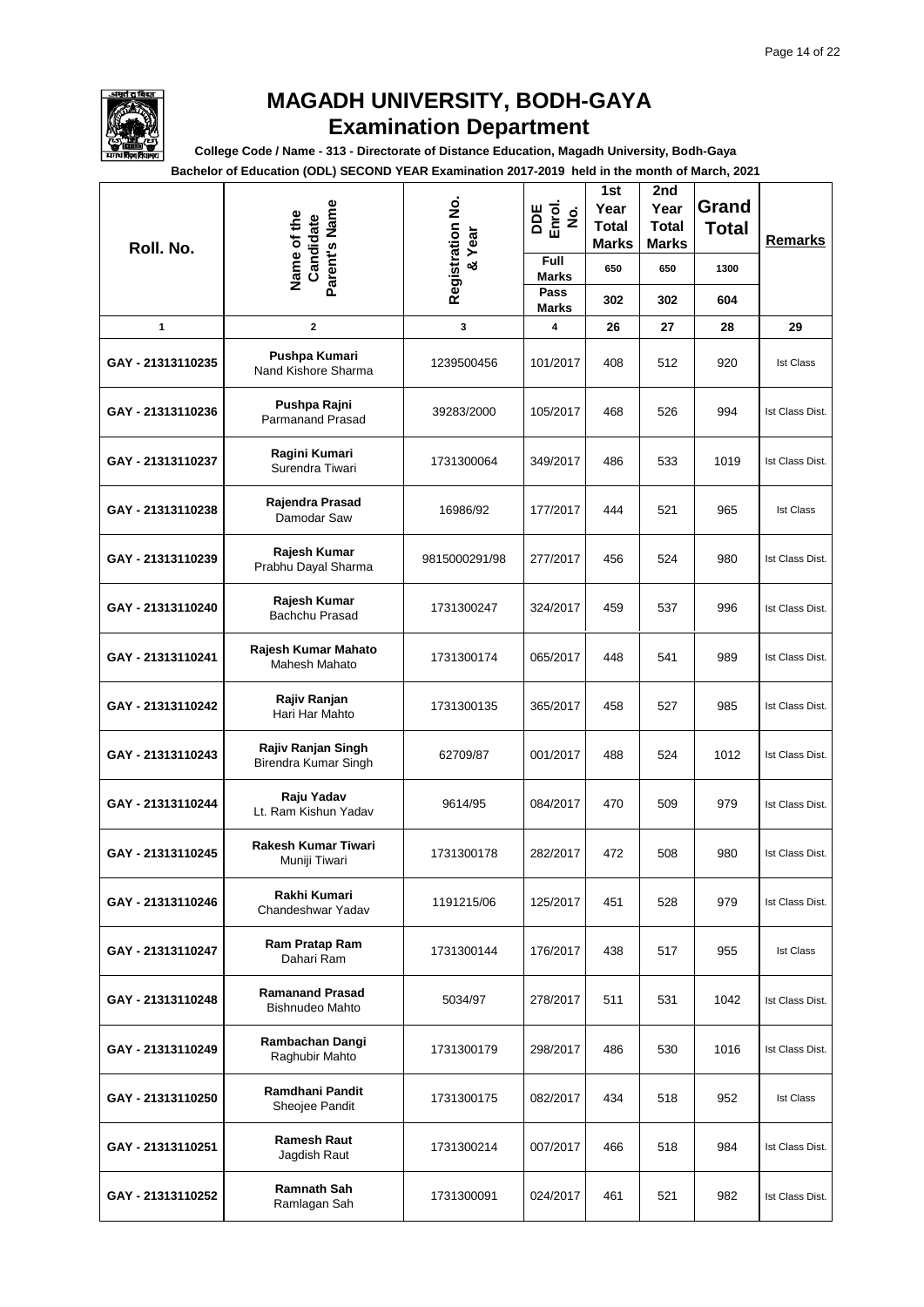

**College Code / Name - 313 - Directorate of Distance Education, Magadh University, Bodh-Gaya**

| Roll. No.         | Parent's Name<br>Name of the<br>Candidate          | Registration No.<br>& Year | DDE<br>Enrol.<br>$\dot{\mathbf{g}}$ | 1st<br>Year<br><b>Total</b><br><b>Marks</b> | 2nd<br>Year<br><b>Total</b><br><b>Marks</b> | Grand<br><b>Total</b> | Remarks          |  |
|-------------------|----------------------------------------------------|----------------------------|-------------------------------------|---------------------------------------------|---------------------------------------------|-----------------------|------------------|--|
|                   |                                                    |                            | Full<br><b>Marks</b>                | 650                                         | 650                                         | 1300                  |                  |  |
|                   |                                                    |                            | Pass<br><b>Marks</b>                | 302                                         | 302                                         | 604                   |                  |  |
| 1                 | $\mathbf 2$                                        | 3                          | 4                                   | 26                                          | 27                                          | 28                    | 29               |  |
| GAY - 21313110253 | Rampravesh Paswan<br>Jobraj Paswan                 | 1239500749                 | 115/2017                            | 469                                         | 522                                         | 991                   | Ist Class Dist.  |  |
| GAY - 21313110254 | Rampujan Paswan<br>Bihari Paswan                   | 4400/95                    | 130/2017                            | 451                                         | 522                                         | 973                   | <b>Ist Class</b> |  |
| GAY - 21313110255 | Ran Vijay Singh<br>Govardhan Singh                 | 5615/97                    | 128/2017                            | 448                                         | 523                                         | 971                   | <b>Ist Class</b> |  |
| GAY - 21313110256 | Ranjeet Kumar Shahi<br>Sri Kant Sharan Shahi       | 26912/99                   | 066/2017                            | 447                                         | 525                                         | 972                   | <b>Ist Class</b> |  |
| GAY - 21313110257 | Rashmi Kumari<br>Jai Shankar Singh                 | 1731300104                 | 334/2017                            | 437                                         | 527                                         | 964                   | <b>Ist Class</b> |  |
| GAY - 21313110258 | Ravi Kumar<br>Sahdeo Ram                           | 1401373/02                 | 318/2017                            | 445                                         | 533                                         | 978                   | Ist Class Dist.  |  |
| GAY - 21313110259 | Ravi Kumar Paswan<br>Nitya Nand Paswan             | 1731300215                 | 086/2017                            | 461                                         | 539                                         | 1000                  | Ist Class Dist.  |  |
| GAY - 21313110260 | Ravi Ranjan Kumar<br>Birendra Kumar                | 38322/00/17                | 074/2017                            | 417                                         | 515                                         | 932                   | <b>Ist Class</b> |  |
| GAY - 21313110261 | <b>Ravikant Kumar Sharma</b><br>Ganga Dayal Sharma | 17131300155                | 192/2017                            | 451                                         | 521                                         | 972                   | <b>Ist Class</b> |  |
| GAY - 21313110262 | Ravishankar Prasad<br>Mahadeo Prasad               | 1731300180                 | 050/2017                            | 459                                         | 514                                         | 973                   | <b>Ist Class</b> |  |
| GAY - 21313110263 | Rekha Gupta<br>Sri Shashinarayan Sah               | 1731300188                 | 226/2017                            | 411                                         | 516                                         | 927                   | <b>Ist Class</b> |  |
| GAY - 21313110264 | Rekha Kumari<br><b>Baikunth Singh</b>              | 1731300050                 | 370/2017                            | 467                                         | 536                                         | 1003                  | Ist Class Dist.  |  |
| GAY - 21313110265 | <b>Rekha Singh</b><br>Anjani Kumar Singh           | 1731300069                 | 218/2017                            | 459                                         | 541                                         | 1000                  | Ist Class Dist.  |  |
| GAY - 21313110266 | Renu<br>Raghunandan Pandey                         | 1731300099                 | 018/2017                            | 478                                         | 532                                         | 1010                  | Ist Class Dist.  |  |
| GAY - 21313110267 | Renu Kumari<br>Shiv Kumar Prasad                   | 1340000289                 | 136/2017                            | 428                                         | 525                                         | 953                   | <b>Ist Class</b> |  |
| GAY - 21313110268 | Renu Kumari<br><b>Bishwanath Prasad</b>            | 1731300224                 | 117/2017                            | 458                                         | 526                                         | 984                   | Ist Class Dist.  |  |
| GAY - 21313110269 | Renu Kumari<br>Rambaran Singh                      | 1061433/05                 | 339/2017                            | 419                                         | 510                                         | 929                   | <b>Ist Class</b> |  |
| GAY - 21313110270 | Ridhi Kumari<br>Sushil Kumar Chauhan               | 106103807/07               | 288/2017                            | 468                                         | 535                                         | 1003                  | Ist Class Dist.  |  |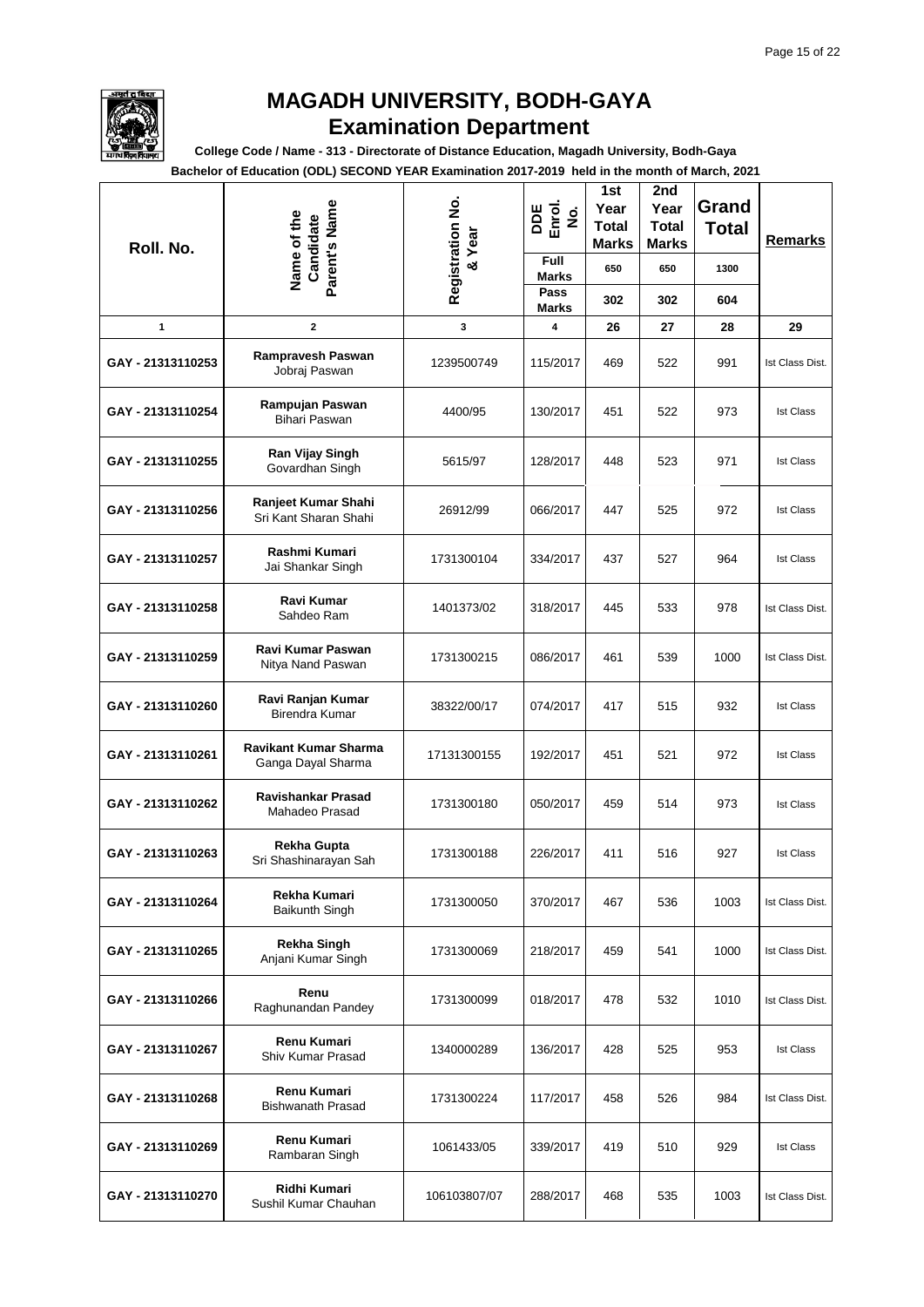

**College Code / Name - 313 - Directorate of Distance Education, Magadh University, Bodh-Gaya**

| Roll. No.         | Parent's Name<br>Name of the<br>Candidate |               | Registration No.<br>DDE<br>Enrol.<br>$\dot{\mathbf{z}}$<br>Year | 1st<br>Year<br><b>Total</b><br><b>Marks</b> | 2nd<br>Year<br><b>Total</b><br><b>Marks</b> | Grand<br><b>Total</b> | Remarks          |
|-------------------|-------------------------------------------|---------------|-----------------------------------------------------------------|---------------------------------------------|---------------------------------------------|-----------------------|------------------|
|                   |                                           | ಷ             | Full<br><b>Marks</b>                                            | 650                                         | 650                                         | 1300                  |                  |
|                   |                                           |               | Pass<br>Marks                                                   | 302                                         | 302                                         | 604                   |                  |
| 1                 | 2                                         | 3             | 4                                                               | 26                                          | 27                                          | 28                    | 29               |
| GAY - 21313110271 | Rinki Kumari<br>Bindeshwari Mistri        | 0115000101/01 | 240/2017                                                        | 505                                         | 543                                         | 1048                  | Ist Class Dist.  |
| GAY - 21313110272 | Rinki Kumari<br>Gurudev Prasad Rajak      | 1101007/02/17 | 166/2017                                                        | 432                                         |                                             | 432                   | Pending          |
| GAY - 21313110273 | <b>Rinki Kumari</b><br>Mahendra Prasad    | 1731300048    | 319/2017                                                        | 463                                         | 532                                         | 995                   | Ist Class Dist.  |
| GAY - 21313110274 | <b>Rinki Kumari</b><br><b>Bihari Sahu</b> | 1731300035    | 307/2017                                                        | 456                                         | 546                                         | 1002                  | Ist Class Dist.  |
| GAY - 21313110275 | Rita Kumari<br>Sri Rambilas Prasad        | 1061534/10    | 087/2017                                                        | 422                                         | 521                                         | 943                   | <b>Ist Class</b> |
| GAY - 21313110276 | <b>Rita Kumari</b><br>Ram Narayan Ram     | 1731300185    | 174/2017                                                        | 404                                         | 507                                         | 911                   | <b>Ist Class</b> |
| GAY - 21313110277 | Rita Yadurani<br>Lt. Bashit Narayan Singh | 1061729/08    | 346/2017                                                        | 433                                         | 486                                         | 919                   | <b>Ist Class</b> |
| GAY - 21313110278 | Roushan Kumar Mantu<br>Brijnandan Prasad  | 1401597/06    | 310/2017                                                        | 464                                         |                                             |                       | Pending          |
| GAY - 21313110279 | Rubi Kumari<br>Bindehwari Prasad          | 1111234/03    | 242/2017                                                        | 443                                         | 539                                         | 982                   | Ist Class Dist.  |
| GAY - 21313110280 | Rubi Kumari<br>Ramashish Mistry           | 1731300152    | 022/2017                                                        | 458                                         | 544                                         | 1002                  | Ist Class Dist.  |
| GAY - 21313110281 | <b>Ruby Sinha</b><br>Santlal Mandal       | 1731300187    | 276/2017                                                        | 449                                         | 532                                         | 981                   | Ist Class Dist.  |
| GAY - 21313110282 | Sabir Hussain<br>Md. Allauddin Ansari     | 1731300221    | 070/2017                                                        | 427                                         | 520                                         | 947                   | <b>Ist Class</b> |
| GAY - 21313110283 | Sabita Pal<br>Munna Lal Prasad            | 4717/00       | 062/2017                                                        | 433                                         | 525                                         | 958                   | <b>Ist Class</b> |
| GAY - 21313110284 | <b>Sachin Kumar</b><br>Nembhulal Rajak    | 1731300225    | 023/2017                                                        | 437                                         | 527                                         | 964                   | <b>Ist Class</b> |
| GAY - 21313110285 | Sangeeta<br>Dhurva Ram                    | 1731300110    | 038/2017                                                        | 421                                         | 537                                         | 958                   | <b>Ist Class</b> |
| GAY - 21313110286 | Sangeeta Kumari<br>Uttam Sharma           | 106-1576/10   | 333/2017                                                        | 442                                         | 536                                         | 978                   | Ist Class Dist.  |
| GAY - 21313110287 | Sangita Kumari<br>Kamleshwar Singh        | 1731300250    | 081/2017                                                        | 427                                         | 526                                         | 953                   | <b>Ist Class</b> |
| GAY - 21313110288 | Sangita Kumari<br>Yugeshwar Prasad        | 2371425/09    | 094/2017                                                        | 475                                         | 531                                         | 1006                  | Ist Class Dist.  |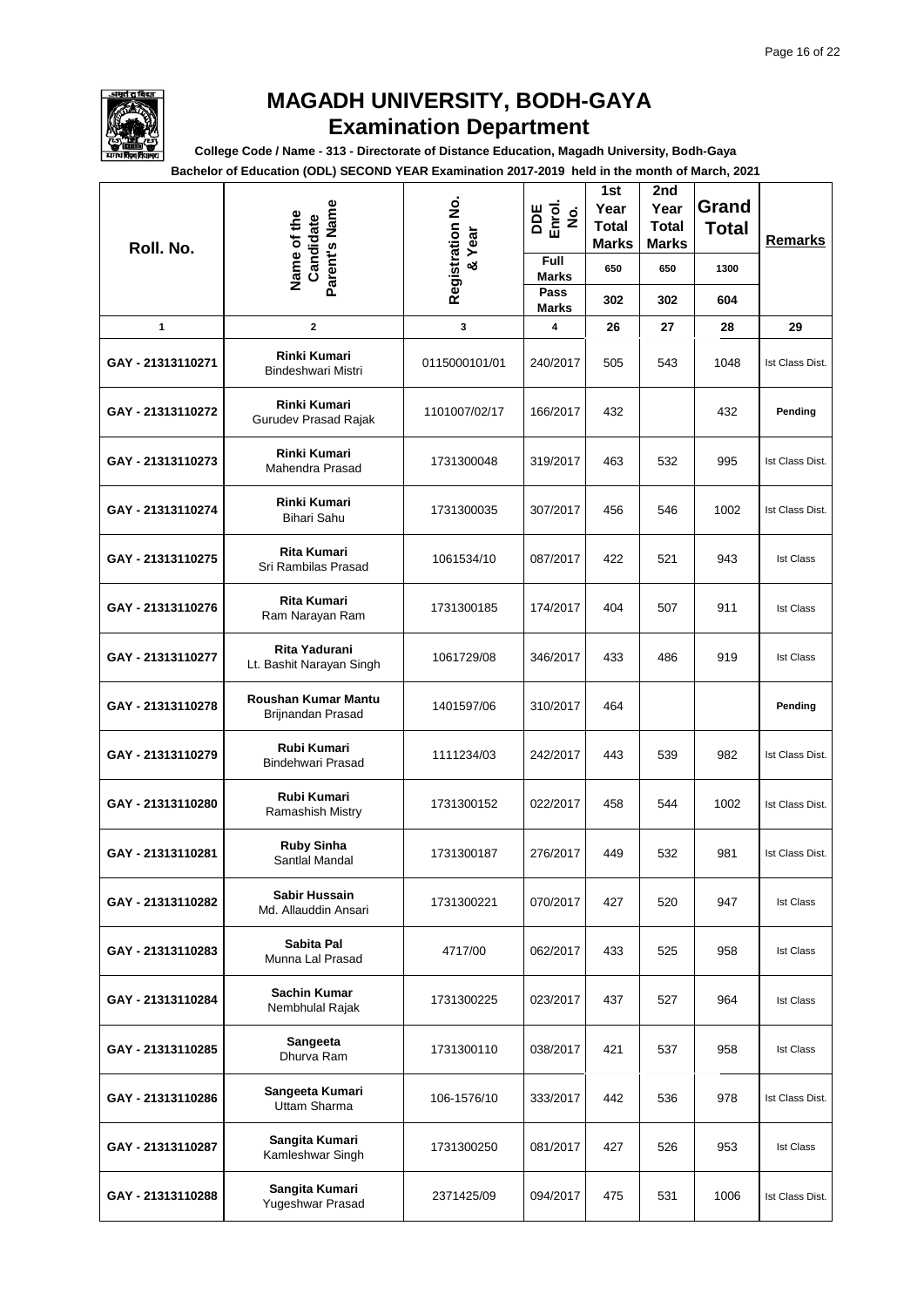

**College Code / Name - 313 - Directorate of Distance Education, Magadh University, Bodh-Gaya**

| Roll. No.         | Parent's Name<br>Name of the<br>Candidate                | Registration No.<br>& Year | DDE<br>Enrol.<br>$\dot{\mathbf{g}}$<br>Full | 1st<br>Year<br>Total<br>Marks | 2nd<br>Year<br><b>Total</b><br>Marks | Grand<br><b>Total</b> | Remarks          |
|-------------------|----------------------------------------------------------|----------------------------|---------------------------------------------|-------------------------------|--------------------------------------|-----------------------|------------------|
|                   |                                                          |                            | <b>Marks</b><br>Pass                        | 650                           | 650                                  | 1300                  |                  |
|                   |                                                          |                            | <b>Marks</b>                                | 302                           | 302                                  | 604                   |                  |
| 1                 | $\mathbf{2}$                                             | 3                          | 4                                           | 26                            | 27                                   | 28                    | 29               |
| GAY - 21313110289 | Sanjana Priyadarshini<br><b>Triveni Prasad Chaudhary</b> | 1731300207                 | 275/2017                                    | 477                           | 538                                  | 1015                  | Ist Class Dist.  |
| GAY - 21313110290 | Sanjay Kumar<br>Brij Bhushan Prasad                      | 1731300156                 | 061/2017                                    | 413                           | 513                                  | 926                   | <b>Ist Class</b> |
| GAY - 21313110291 | Sanjay Kumar<br>Ram Kishore Yadav                        | 17109/92                   | 216/2017                                    | 465                           | 516                                  | 981                   | Ist Class Dist.  |
| GAY - 21313110292 | Sanjay Kumar Dinkar<br>Deo Kumar Prasad Dinkar           | 31040/00                   | 313/2017                                    | 465                           | 535                                  | 1000                  | Ist Class Dist.  |
| GAY - 21313110293 | Sanjay Kumar Singh<br><b>Bhudeo Prasad Singh</b>         | 1731300052                 | 315/2017                                    | 466                           | 536                                  | 1002                  | Ist Class Dist.  |
| GAY - 21313110294 | Sanjay Vishwakarma<br>Chandradhan Mistri                 | 20470/95                   | 096/2017                                    | 443                           | 534                                  | 977                   | Ist Class Dist.  |
| GAY - 21313110295 | Sanjeev Kumar<br>Ramchandra Singh                        | 1241000248                 | 156/2017                                    | 464                           | 531                                  | 995                   | Ist Class Dist.  |
| GAY - 21313110296 | Sanjit Kumar<br>Sri Om Prakash Singh                     | 1429401806                 | 159/2017                                    | 420                           | 524                                  | 944                   | <b>Ist Class</b> |
| GAY - 21313110297 | Sanju Kumari<br>Jitendra Kumar                           | 1061044                    | 020/2017                                    | 460                           | 540                                  | 1000                  | Ist Class Dist.  |
| GAY - 21313110298 | <b>Santosh Kumar</b><br>Lt. Gupteshwar Prasad Singh      | 29949/01                   | 164/2017                                    | 435                           | 521                                  | 956                   | <b>Ist Class</b> |
| GAY - 21313110299 | <b>Santosh Kumar</b><br>Ramdhani Prasad                  | 1731300246                 | 325/2017                                    | 402                           | 530                                  | 932                   | <b>Ist Class</b> |
| GAY - 21313110300 | <b>Santosh Kumar</b><br>Arjun Prasad Yadav               | 106-1049/04                | 269/2017                                    | 426                           | 516                                  | 942                   | <b>Ist Class</b> |
| GAY - 21313110301 | Santosh Kumar Sharma<br>Mahabir Sharma                   | 1731300194                 | 133/2017                                    | 413                           | 522                                  | 935                   | <b>Ist Class</b> |
| GAY - 21313110302 | <b>Santosh Kumar</b><br>Munshi Mahadeo Prasad            | 34332/00                   | 045/2017                                    | 424                           | 568                                  | 992                   | Ist Class Dist.  |
| GAY - 21313110303 | <b>Santosh Kumar Anand</b><br>Ramashankar Sah            | 1731300113                 | 034/2017                                    | 440                           | 548                                  | 988                   | Ist Class Dist.  |
| GAY - 21313110304 | <b>Santosh Kumar Singh</b><br>Gauri Shankar Singh        | 1731300026                 | 373/2017                                    | 453                           | 538                                  | 991                   | Ist Class Dist.  |
| GAY - 21313110305 | Santosh Kumar Singh<br>Narayan Singh                     | 1731300103                 | 358/2017                                    | 457                           | 530                                  | 987                   | Ist Class Dist.  |
| GAY - 21313110306 | Santosh Kumar Tripathi<br>Suresh Dutta Tripathi          | 1061120/07                 | 232/2017                                    | 416                           | 513                                  | 929                   | <b>Ist Class</b> |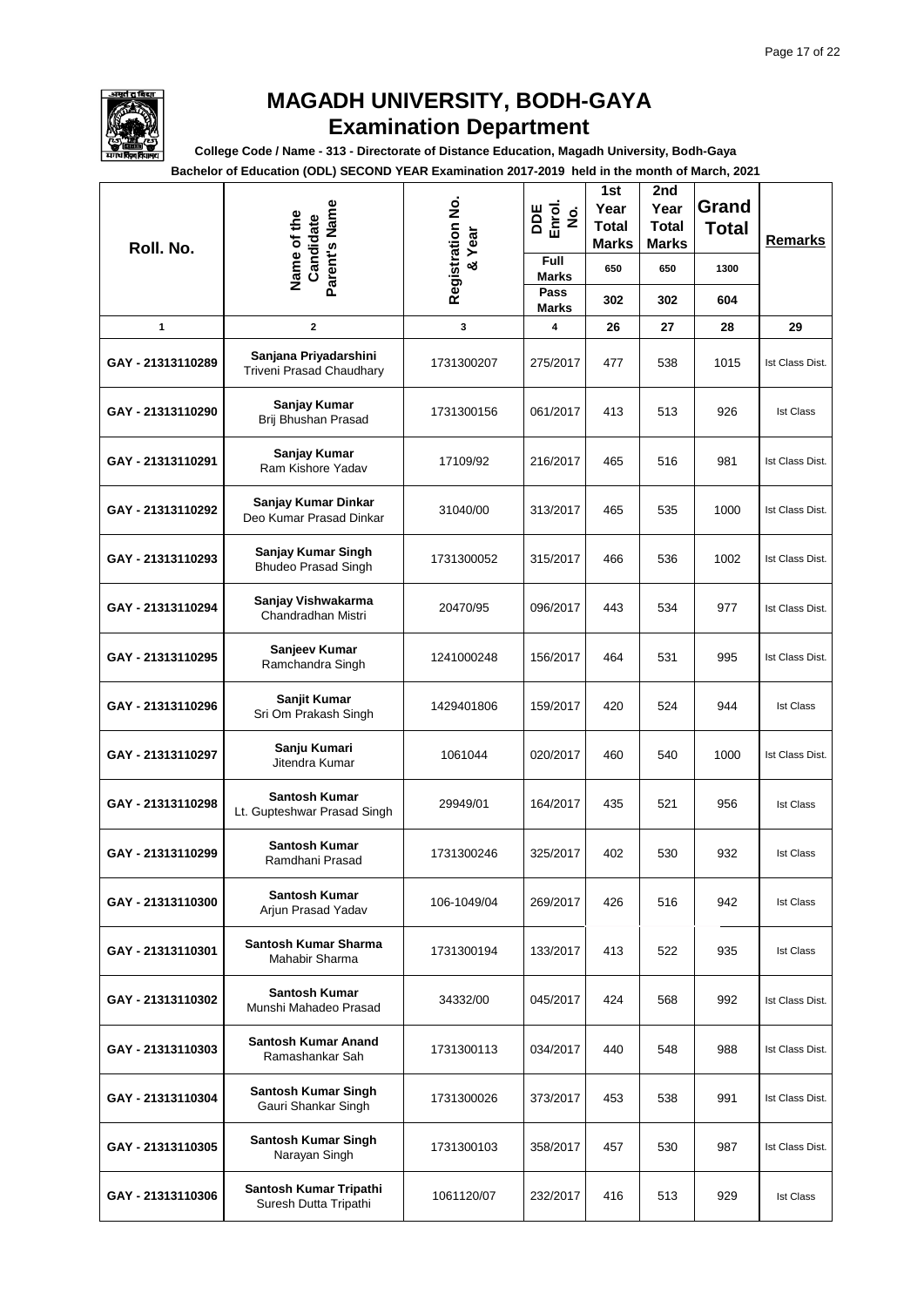

**College Code / Name - 313 - Directorate of Distance Education, Magadh University, Bodh-Gaya**

| Roll. No.         | Parent's Name<br>Name of the<br>Candidate    | Registration No.<br>& Year | DDE<br>Enrol.<br>$\dot{\mathbf{g}}$<br>Full | 1st<br>Year<br>Total<br>Marks | 2nd<br>Year<br><b>Total</b><br><b>Marks</b> | Grand<br><b>Total</b> | <b>Remarks</b>   |
|-------------------|----------------------------------------------|----------------------------|---------------------------------------------|-------------------------------|---------------------------------------------|-----------------------|------------------|
|                   |                                              |                            | <b>Marks</b><br>Pass                        | 650                           | 650                                         | 1300                  |                  |
|                   |                                              |                            | <b>Marks</b>                                | 302                           | 302                                         | 604                   |                  |
| 1                 | $\mathbf{2}$                                 | 3                          | 4                                           | 26                            | 27                                          | 28                    | 29               |
| GAY - 21313110307 | Sarita Kumari<br>Ramyatan Prasad             | 1061396/08                 | 149/2017                                    | 425                           | 522                                         | 947                   | <b>Ist Class</b> |
| GAY - 21313110308 | Sarita Kumari<br>Rameshwar Verma             | 36160/01                   | 116/2017                                    | 454                           | 517                                         | 971                   | <b>Ist Class</b> |
| GAY - 21313110309 | Sarita Kumari<br>Ramnaresh Thakur            | 1061070/08                 | 222/2017                                    | 466                           | 540                                         | 1006                  | Ist Class Dist.  |
| GAY - 21313110310 | Saroj Kumar<br>Narendra Kumar Singh          | 1731300170                 | 017/2017                                    | 462                           | 522                                         | 984                   | Ist Class Dist.  |
| GAY - 21313110311 | Saroj Kumari<br>Sidheshwar Singh             | 3559018/11                 | 155/2017                                    | 443                           | 531                                         | 974                   | <b>Ist Class</b> |
| GAY - 21313110312 | <b>Sarvesh Kumar</b><br>Lt. Kashinath Mishra | 7656/87                    | 374/2017                                    | 426                           | 515                                         | 941                   | <b>Ist Class</b> |
| GAY - 21313110313 | Satyendra Kumar Singh<br>Chandrika Singh     | 1062370/10                 | 163/2017                                    | 439                           | 525                                         | 964                   | <b>Ist Class</b> |
| GAY - 21313110314 | <b>Satish Kumar</b><br>Jagdish Prasad        | 35648/01                   | 270/2017                                    | 465                           | 509                                         | 974                   | <b>Ist Class</b> |
| GAY - 21313110315 | Satish Kumar Sharma<br>Kuldeep Thakur        | 25662/92                   | 195/2017                                    | 429                           | 511                                         | 940                   | <b>Ist Class</b> |
| GAY - 21313110316 | <b>Satish Kumar Sinha</b><br>Yogendra Prasad | 5598/00                    | 380/2017                                    | 428                           | 520                                         | 948                   | <b>Ist Class</b> |
| GAY - 21313110317 | Shahida Perween<br>Md Inamuddin              | 3551740/11                 | 185/2017                                    | 388                           | 505                                         | 893                   | <b>Ist Class</b> |
| GAY - 21313110318 | Shakuntala Kumari<br>Kamal Paswan            | 1061809/05                 | 217/2017                                    | 399                           | 507                                         | 906                   | <b>Ist Class</b> |
| GAY - 21313110319 | Shanti Kumari Sinha<br>Mathur Singh          | 1731300082                 | 044/2017                                    | 450                           | 541                                         | 991                   | Ist Class Dist.  |
| GAY - 21313110320 | <b>Sheelvant Kumar</b><br>Kapildeo Sah       | 1731300230                 | 145/2017                                    | 457                           | 519                                         | 976                   | Ist Class Dist.  |
| GAY - 21313110321 | Shillu Kumari<br>Shukdev Prasad Sharma       | 16220/93                   | 311/2017                                    | 458                           | 543                                         | 1001                  | Ist Class Dist.  |
| GAY - 21313110322 | Shiv Bhajan Pal<br>Prabhu Pal                | 1731300235                 | 183/2017                                    | 448                           | 539                                         | 987                   | Ist Class Dist.  |
| GAY - 21313110323 | Sushil Kumar<br>Yogendra Singh               | 1731300195                 | 244/2017                                    | 473                           | 526                                         | 999                   | Ist Class Dist.  |
| GAY - 21313110324 | Shushma Kumari<br>Lakhan Dev Singh           | 173100209/19               | 348/2017                                    | 413                           | 505                                         | 918                   | <b>Ist Class</b> |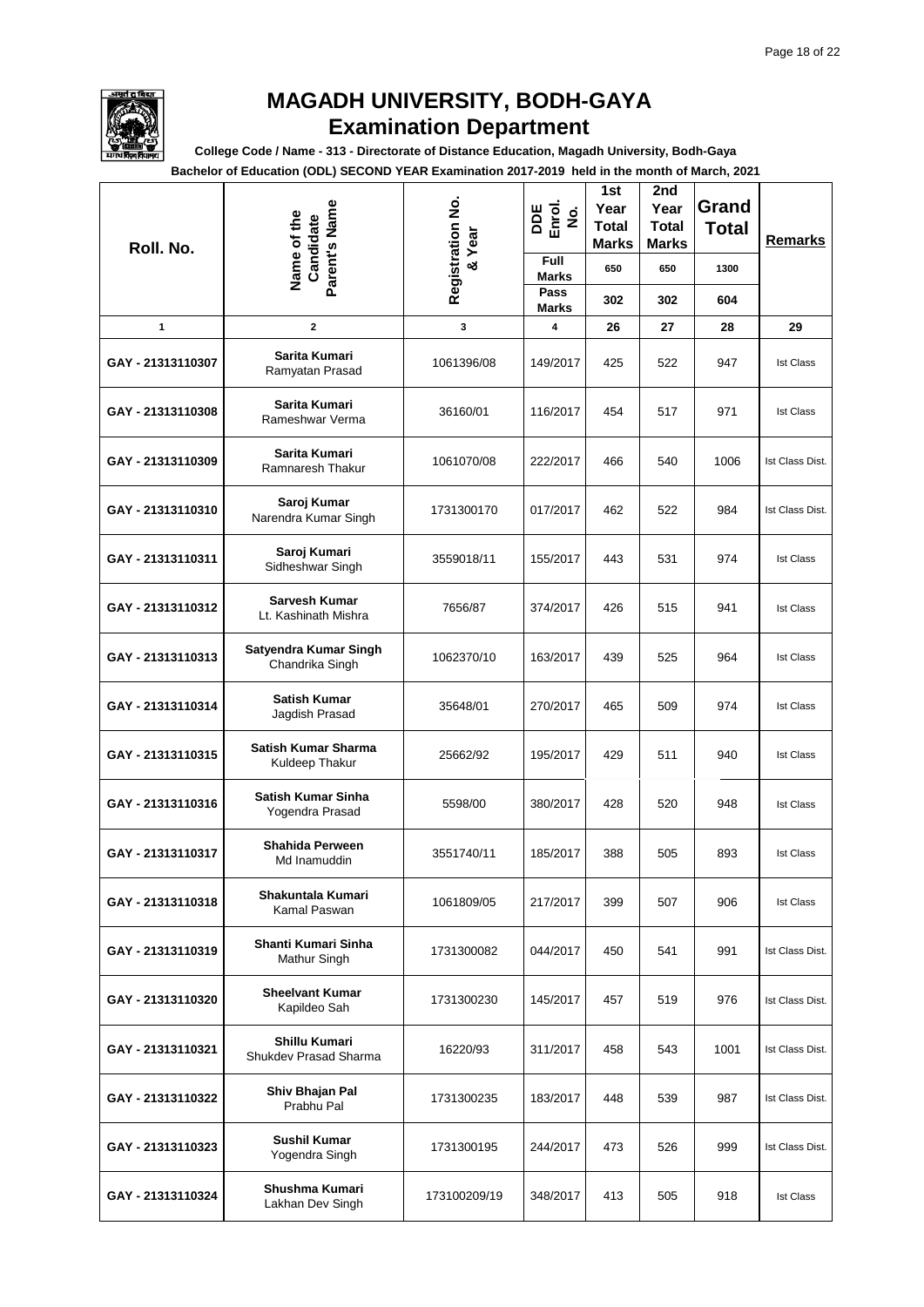

**College Code / Name - 313 - Directorate of Distance Education, Magadh University, Bodh-Gaya**

| Roll. No.         | Parent's Name<br>Name of the<br>Candidate   | Registration No.<br>& Year | DDE<br>Enrol.<br>$\dot{\mathbf{g}}$ | 1st<br>Year<br><b>Total</b><br>Marks | 2nd<br>Year<br><b>Total</b><br><b>Marks</b> | Grand<br><b>Total</b> | <b>Remarks</b>   |
|-------------------|---------------------------------------------|----------------------------|-------------------------------------|--------------------------------------|---------------------------------------------|-----------------------|------------------|
|                   |                                             |                            | Full<br><b>Marks</b><br>Pass        | 650                                  | 650                                         | 1300                  |                  |
|                   |                                             |                            | <b>Marks</b>                        | 302                                  | 302                                         | 604                   |                  |
| 1                 | $\mathbf 2$                                 | 3                          | 4                                   | 26                                   | 27                                          | 28                    | 29               |
| GAY - 21313110325 | <b>Shyam Kumar</b><br>Ram Chandra Ram       | 1731300153                 | 189/2017                            | 467                                  | 539                                         | 1006                  | Ist Class Dist.  |
| GAY - 21313110326 | Shyamdeo Yadav<br>Jagdeshwar Yadav          | 31503/99                   | 041/2017                            | 462                                  | 536                                         | 998                   | Ist Class Dist.  |
| GAY - 21313110327 | Sima Bharti<br>Abadhkishor Prasad           | 1210600386/12              | 335/2017                            | 435                                  | 526                                         | 961                   | <b>Ist Class</b> |
| GAY - 21313110328 | Simpi Kumari<br>Prakash Prasad              | 1061041/07                 | 239/2017                            | 441                                  | 532                                         | 973                   | <b>Ist Class</b> |
| GAY - 21313110329 | Singh Nisha Kumari<br>Rambadan Prasad Singh | 2421360/09                 | 004/2017                            | 478                                  | 544                                         | 1022                  | Ist Class Dist.  |
| GAY - 21313110330 | Sintoo Kumar Paswan<br>Ramjee Paswan        | 1731300220                 | 040/2017                            | 390                                  | 534                                         | 924                   | <b>Ist Class</b> |
| GAY - 21313110331 | Soni Kumari<br>Suresh Yadav                 | 1061711/18                 | 120/2017                            | 453                                  | 522                                         | 975                   | Ist Class Dist.  |
| GAY - 21313110332 | Sudhakar Kumar Ojha<br>Sitaram Ojha         | 1731300028                 | 340/2017                            | 478                                  | 536                                         | 1014                  | Ist Class Dist.  |
| GAY - 21313110333 | Sudhakar Ram<br>Kapildeo Ram                | 1731300085                 | 028/2017                            | 425                                  | 512                                         | 937                   | <b>Ist Class</b> |
| GAY - 21313110334 | <b>Sudhir Kumar</b><br>Rajmani Ram          | 1731300111                 | 039/2017                            | 473                                  | 530                                         | 1003                  | Ist Class Dist.  |
| GAY - 21313110335 | Suman Kumar<br>Devendra Prasad              | 1731300193                 | 215/2017                            | 471                                  | 531                                         | 1002                  | Ist Class Dist.  |
| GAY - 21313110336 | <b>Suman Singh</b><br>Shambhu Sharan Singh  | 1731300093                 | 008/2017                            | 487                                  | 533                                         | 1020                  | Ist Class Dist.  |
| GAY - 21313110337 | Sumita Kumari<br><b>Bhimlal Mahto</b>       | 1731300062                 | 309/2017                            | 486                                  | 529                                         | 1015                  | Ist Class Dist.  |
| GAY - 21313110338 | Sumitra Kumari Sinha<br>Gandhi Prasad Sinha | 1731300239                 | 220/2017                            | 472                                  | 537                                         | 1009                  | Ist Class Dist.  |
| GAY - 21313110339 | Sunaina Kumari Sinha<br>Ramdeo Prasad Singh | 223337/97                  | 046/2017                            | 425                                  | 513                                         | 938                   | <b>Ist Class</b> |
| GAY - 21313110340 | Sunil Kumar Paswan<br>Ram Bilas Paswan      | 1061199/10                 | 063/2017                            | 459                                  | 536                                         | 995                   | Ist Class Dist.  |
| GAY - 21313110341 | <b>Sunil Singh</b><br>Ramakbal Singh        | 1731300184                 | 171/2017                            | 461                                  | 513                                         | 974                   | <b>Ist Class</b> |
| GAY - 21313110342 | Sunita Kumari<br>Ram Bilash Prasad          | 10658905/17                | 121/2017                            | 430                                  | 527                                         | 957                   | <b>Ist Class</b> |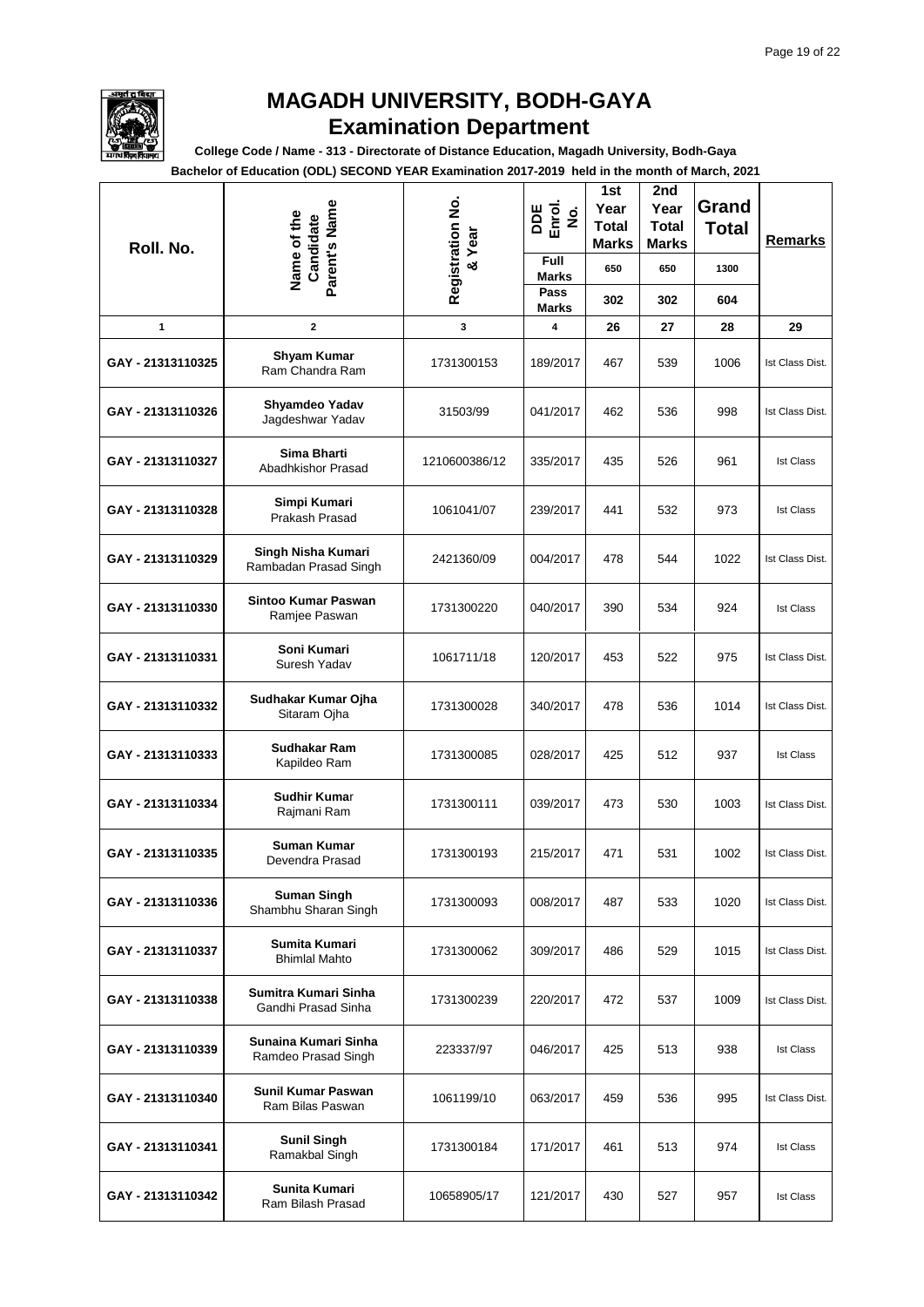

**College Code / Name - 313 - Directorate of Distance Education, Magadh University, Bodh-Gaya**

| Roll. No.         | Parent's Name<br>Name of the<br>Candidate          | Registration No.<br>& Year | DDE<br>Enrol.<br>$\dot{\mathbf{g}}$<br>Full | 1st<br>Year<br>Total<br>Marks | 2nd<br>Year<br><b>Total</b><br><b>Marks</b> | Grand<br><b>Total</b> | Remarks          |
|-------------------|----------------------------------------------------|----------------------------|---------------------------------------------|-------------------------------|---------------------------------------------|-----------------------|------------------|
|                   |                                                    |                            | <b>Marks</b><br>Pass                        | 650                           | 650                                         | 1300                  |                  |
|                   |                                                    |                            | <b>Marks</b>                                | 302                           | 302                                         | 604                   |                  |
| 1                 | $\mathbf{2}$                                       | 3                          | 4                                           | 26                            | 27                                          | 28                    | 29               |
| GAY - 21313110343 | Sunita Kumari<br>Ram Krishn Sah                    | 1731300042                 | 212/2017                                    | 480                           | 542                                         | 1022                  | Ist Class Dist.  |
| GAY - 21313110344 | Sunita Kumari<br>Ramchandra Prasad                 | 1731300037                 | 214/2017                                    | 445                           | 521                                         | 966                   | <b>Ist Class</b> |
| GAY - 21313110345 | <b>Suresh Chandra Pandey</b><br>Devi Prasad Pandey | 1831300005/19              | 206/2017                                    | 480                           | 520                                         | 1000                  | Ist Class Dist.  |
| GAY - 21313110346 | <b>Suresh Kumar Das</b><br>Nageshwar Das           | 3552484/11                 | 221/2017                                    | 437                           | 501                                         | 938                   | <b>Ist Class</b> |
| GAY - 21313110347 | <b>Suresh Prasad</b><br>Gokhul Yadav               | 18457/98                   | 037/2017                                    | 438                           | 526                                         | 964                   | <b>Ist Class</b> |
| GAY - 21313110348 | Sweta Priyadarshi<br><b>Gopal Prasad</b>           | 1371005/03                 | 261/2017                                    | 443                           | 529                                         | 972                   | <b>Ist Class</b> |
| GAY - 21313110349 | Tanzila Khatun<br>Md. Qauoum Khan                  | 1061043/08                 | 227/2017                                    | 425                           | 509                                         | 934                   | <b>Ist Class</b> |
| GAY - 21313110350 | <b>Tarkeshwar Sharma</b><br>Bikrama Sharma         | 1731300039                 | 209/2017                                    | 455                           | 535                                         | 990                   | Ist Class Dist.  |
| GAY - 21313110351 | Upendra Kumar<br>Sri Ramswarup Prasad              | 1154482/00                 | 056/2017                                    | 412                           | 544                                         | 956                   | <b>Ist Class</b> |
| GAY - 21313110352 | <b>Upendra Kumar Singh</b><br>Bindeshwari Singh    | 1731300121                 | 230/2017                                    | 437                           | 524                                         | 961                   | <b>Ist Class</b> |
| GAY - 21313110353 | Upendra Kumar Yadav<br>Vijay Kumar Yadav           | 1731300181                 | 292/2017                                    | 463                           | 519                                         | 982                   | Ist Class Dist.  |
| GAY - 21313110354 | <b>Upendra Ram</b><br>Sheo Pujan Ram               | 1731300084                 | 027/2017                                    | 471                           | 523                                         | 994                   | Ist Class Dist.  |
| GAY - 21313110355 | <b>Upendra Sharma</b><br>Rajendra Sharma           | 20130/01                   | 132/2017                                    | 448                           | 523                                         | 971                   | <b>Ist Class</b> |
| GAY - 21313110356 | Usha Kumari<br>Ram Nath Das                        | 1731300138                 | 170/2017                                    | 457                           | 516                                         | 973                   | <b>Ist Class</b> |
| GAY - 21313110357 | <b>Vaishlal Prasad</b><br>Chandrika Yadav          | 33063/86                   | 354/2017                                    | 406                           | 501                                         | 907                   | <b>Ist Class</b> |
| GAY - 21313110358 | Varun Deo Pandit<br><b>Kedar Pandit</b>            | 1731300090                 | 147/2017                                    | 429                           | 507                                         | 936                   | <b>Ist Class</b> |
| GAY - 21313110359 | Veena Devi<br>Murli Pd. Gupta                      | 1731300201                 | 173/2017                                    | 413                           | 498                                         | 911                   | <b>Ist Class</b> |
| GAY - 21313110360 | Veena Sinha<br>Mithileshwar Singh                  | 1061576/10                 | 108/2017                                    | 441                           | 517                                         | 958                   | <b>Ist Class</b> |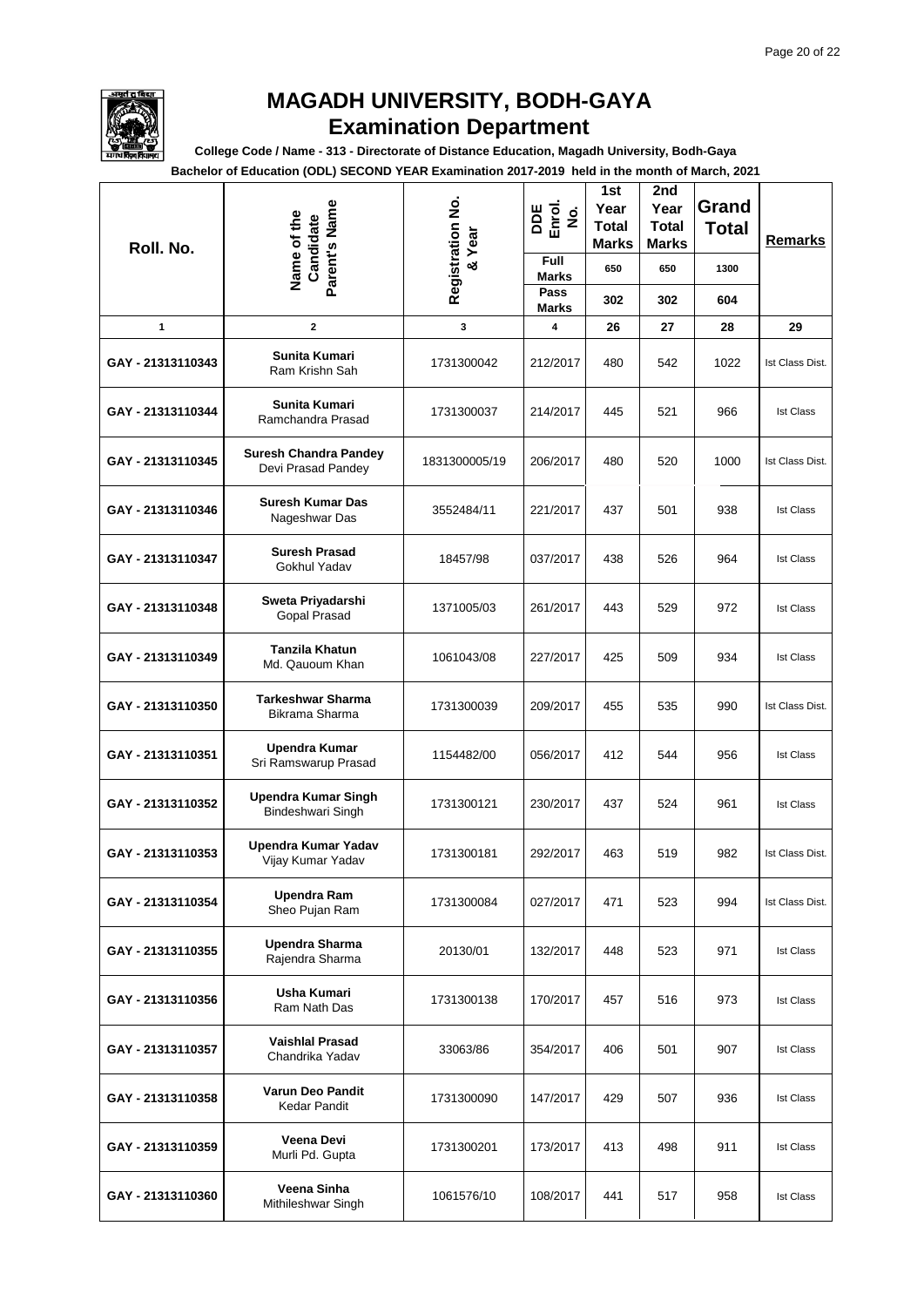

**College Code / Name - 313 - Directorate of Distance Education, Magadh University, Bodh-Gaya**

| Roll. No.         | Parent's Name<br>Name of the<br>Candidate     | Registration No.<br>& Year | DDE<br>Enrol.<br>$\dot{\mathbf{g}}$ | 1st<br>Year<br><b>Total</b><br><b>Marks</b> | 2nd<br>Year<br><b>Total</b><br><b>Marks</b> | Grand<br><b>Total</b> | Remarks          |
|-------------------|-----------------------------------------------|----------------------------|-------------------------------------|---------------------------------------------|---------------------------------------------|-----------------------|------------------|
|                   |                                               |                            | Full<br><b>Marks</b>                | 650                                         | 650                                         | 1300                  |                  |
|                   |                                               |                            | Pass<br><b>Marks</b>                | 302                                         | 302                                         | 604                   |                  |
| 1                 | $\mathbf 2$                                   | 3                          | 4                                   | 26                                          | 27                                          | 28                    | 29               |
| GAY - 21313110361 | <b>Vidha Bharti</b><br>Arvind Kumar Vidyarthi | 1731300074                 | 091/2017                            | 444                                         | 517                                         | 961                   | <b>Ist Class</b> |
| GAY - 21313110362 | Vijay Kumar<br>Ram Ratan Mahto                | 1731300198                 | 015/2017                            | 435                                         | 509                                         | 944                   | <b>Ist Class</b> |
| GAY - 21313110363 | Vijay Kumar<br><b>Bhuneshwar Prasad</b>       | 1731300070                 | 266/2017                            | 474                                         | 535                                         | 1009                  | Ist Class Dist.  |
| GAY - 21313110364 | Vijayeta Kumari<br>Mohan Yadav                | 1731300086                 | 229/2017                            | 447                                         | 524                                         | 971                   | <b>Ist Class</b> |
| GAY - 21313110365 | Vikash Kumar<br><b>Binod Prasad Singh</b>     | 1731300133                 | 353/2017                            | 476                                         | 555                                         | 1031                  | Ist Class Dist.  |
| GAY - 21313110366 | Vikash Kumar Vishwash<br>Alakhdeo Singh       | 5956/01                    | 100/2017                            | 424                                         | 523                                         | 947                   | <b>Ist Class</b> |
| GAY - 21313110367 | <b>Vinay Kumar</b><br>Bhoju yadav             | 1731300070                 | 097/2017                            | 479                                         | 530                                         | 1009                  | Ist Class Dist.  |
| GAY - 21313110368 | <b>Vinay Kumar</b><br>Jhari Prasad            | 1731300123                 | 051/2017                            | 450                                         | 517                                         | 967                   | <b>Ist Class</b> |
| GAY - 21313110369 | Vinay Kumar<br>Ram Ashish Lal                 | 1731300054                 | 347/2017                            | 491                                         | 523                                         | 1014                  | Ist Class Dist.  |
| GAY - 21313110370 | <b>Vinod Kumar</b><br>KapilDeo Prajapati      | 1061353/07                 | 083/2017                            | 435                                         | 519                                         | 954                   | <b>Ist Class</b> |
| GAY - 21313110371 | <b>Vinod Kumar</b><br>Mahavir Prasad Yadav    | 1731300183                 | 099/2017                            | 452                                         | 529                                         | 981                   | Ist Class Dist.  |
| GAY - 21313110372 | Virendra Kumar<br>Jaglal Yadav                | 1061919/09                 | 211/2017                            | 469                                         | 532                                         | 1001                  | Ist Class Dist.  |
| GAY - 21313110373 | Yogesh Yadav<br>Jivlal Yadav                  | 1061186/05                 | 286/2017                            | 422                                         | 517                                         | 939                   | <b>Ist Class</b> |
| GAY - 21313110374 | Surendra Paswan<br>Mundrika Paswan            | 24226/91                   | 336/2017                            | 428                                         | 518                                         | 946                   | <b>Ist Class</b> |
| GAY - 21313110375 | <b>Kusum Yadav</b><br>Sri Sukhdeo Yadav       | 1401362/05                 | 238/2017                            | 458                                         | 528                                         | 986                   | Ist Class Dist.  |
| GAY - 21313110376 | <b>Santosh Chaubey</b><br>Diwakar Chaubey     | 07659/01                   | 341/2017                            | 435                                         | 527                                         | 962                   | <b>Ist Class</b> |
| GAY - 21313110377 | <b>Dipamala</b><br>Dhirendra Narayan Singh    | A/F                        | 369/2017                            |                                             | 531                                         |                       | <b>PMW</b>       |
| GAY - 21313110378 | Rajeev Ranjan<br>Ram Charitra Singh           | 0019241/2001               | 294/2017                            |                                             | 528                                         |                       | <b>PMW</b>       |